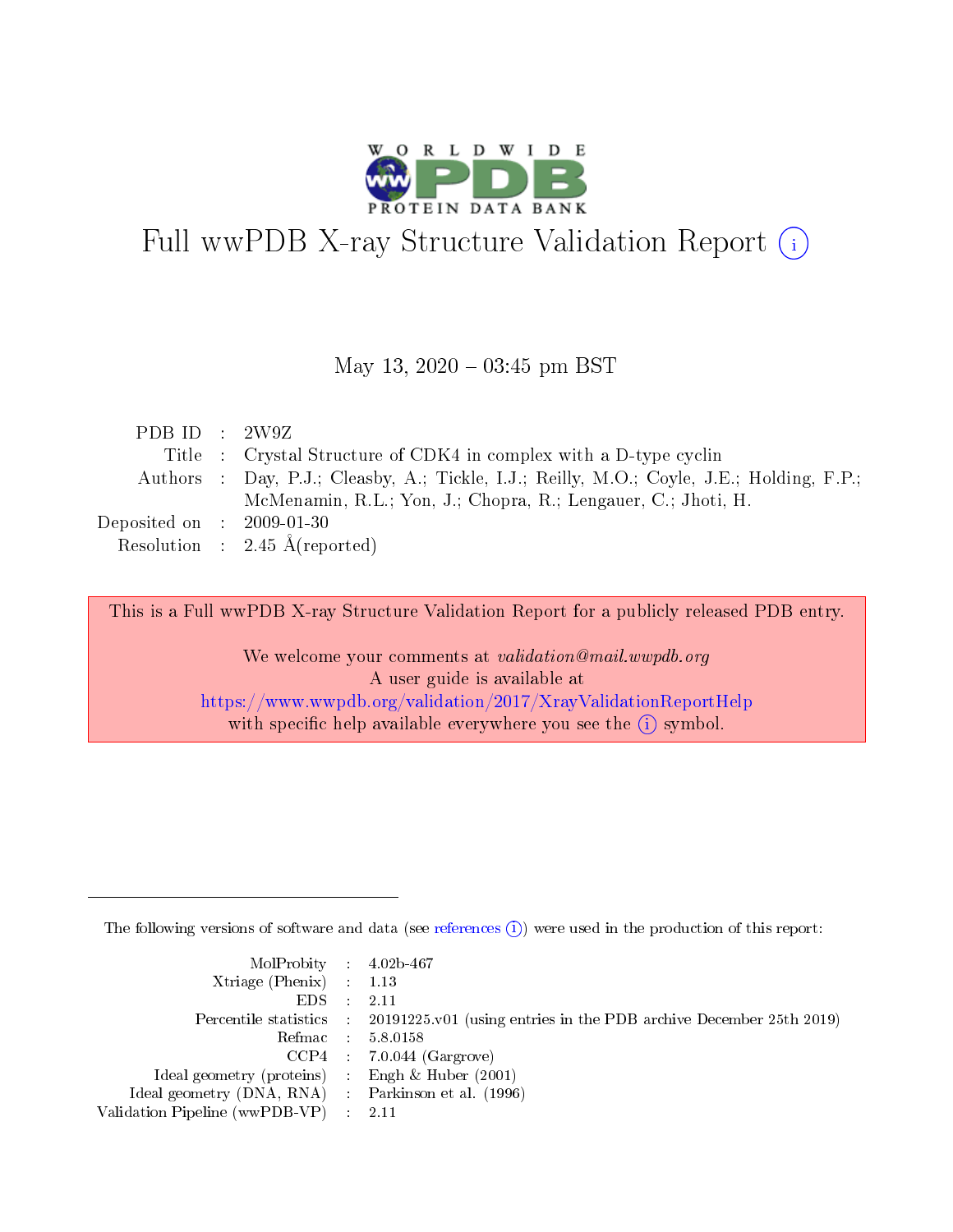# 1 [O](https://www.wwpdb.org/validation/2017/XrayValidationReportHelp#overall_quality)verall quality at a glance  $(i)$

The following experimental techniques were used to determine the structure: X-RAY DIFFRACTION

The reported resolution of this entry is 2.45 Å.

Percentile scores (ranging between 0-100) for global validation metrics of the entry are shown in the following graphic. The table shows the number of entries on which the scores are based.



| Metric                | Whole archive<br>$(\#\text{Entries})$ | Similar resolution<br>$(\#\text{Entries},\,\text{resolution}\,\,\text{range}(\textup{\AA}))$ |
|-----------------------|---------------------------------------|----------------------------------------------------------------------------------------------|
| $R_{free}$            | 130704                                | $1544(2.48-2.44)$                                                                            |
| Clashscore            | 141614                                | $1613(2.48-2.44)$                                                                            |
| Ramachandran outliers | 138981                                | $1598(2.48-2.44)$                                                                            |
| Sidechain outliers    | 138945                                | $1598(2.48-2.44)$                                                                            |
| RSRZ outliers         | 127900                                | $1523(2.48-2.44)$                                                                            |

The table below summarises the geometric issues observed across the polymeric chains and their fit to the electron density. The red, orange, yellow and green segments on the lower bar indicate the fraction of residues that contain outliers for  $>=3, 2, 1$  and 0 types of geometric quality criteria respectively. A grey segment represents the fraction of residues that are not modelled. The numeric value for each fraction is indicated below the corresponding segment, with a dot representing fractions <=5% The upper red bar (where present) indicates the fraction of residues that have poor fit to the electron density. The numeric value is given above the bar.

| Mol | $C$ hain $\vert$ Length | Quality of chain |     |     |     |          |  |
|-----|-------------------------|------------------|-----|-----|-----|----------|--|
|     | 257                     | 5%               | 60% |     | 31% | $5\%$ .  |  |
|     | 306                     | 10%<br>35%       |     | 46% |     | 6%<br>9% |  |

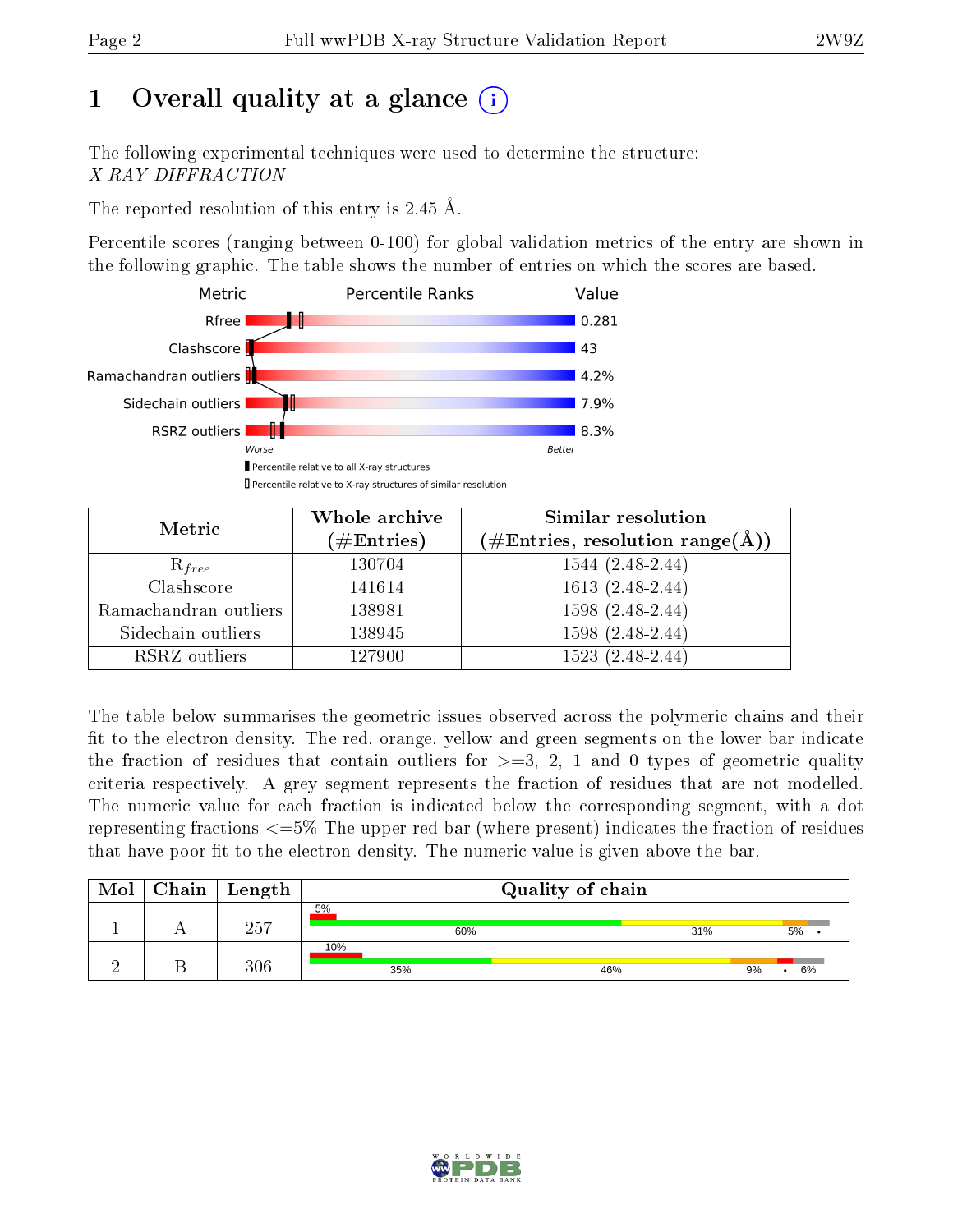# 2 Entry composition (i)

There are 3 unique types of molecules in this entry. The entry contains 4462 atoms, of which 0 are hydrogens and 0 are deuteriums.

In the tables below, the ZeroOcc column contains the number of atoms modelled with zero occupancy, the AltConf column contains the number of residues with at least one atom in alternate conformation and the Trace column contains the number of residues modelled with at most 2 atoms.

• Molecule 1 is a protein called G1/S-SPECIFIC CYCLIN-D1.

| Mol | Chain | Residues | Atoms               |      |     |     | ZeroOcc | $\mid$ AltConf $\mid$ Trace |  |  |
|-----|-------|----------|---------------------|------|-----|-----|---------|-----------------------------|--|--|
|     |       | 246      | $\rm Total$<br>1970 | 1253 | 333 | 362 | 22      |                             |  |  |

• Molecule 2 is a protein called CELL DIVISION PROTEIN KINASE 4.

| Mol | $\text{Chain}$ | Residues | $\rm\bf Atoms$ |      |     |     | $\text{ZeroOcc}$   AltConf   Trace |  |  |
|-----|----------------|----------|----------------|------|-----|-----|------------------------------------|--|--|
|     |                | 287      | Total<br>2270  | '454 | 399 | 406 | ◡                                  |  |  |

There are 3 discrepancies between the modelled and reference sequences:

| Chain |     | Residue   Modelled | Actual | Comment             | Reference          |
|-------|-----|--------------------|--------|---------------------|--------------------|
|       |     | GLU                | GLY    | engineered mutation | UNP P11802         |
|       |     | GLU                | GLY    | engineered mutation | $\vert$ UNP P11802 |
|       | 179 |                    | THR.   | engineered mutation | UNP P11802         |

• Molecule 3 is water.

|  | $Mol$   Chain   Residues | Atoms               | $ZeroOcc \   \ AltConf \  $ |
|--|--------------------------|---------------------|-----------------------------|
|  | 152                      | Total<br>152<br>152 |                             |
|  | 70                       | Total O             |                             |

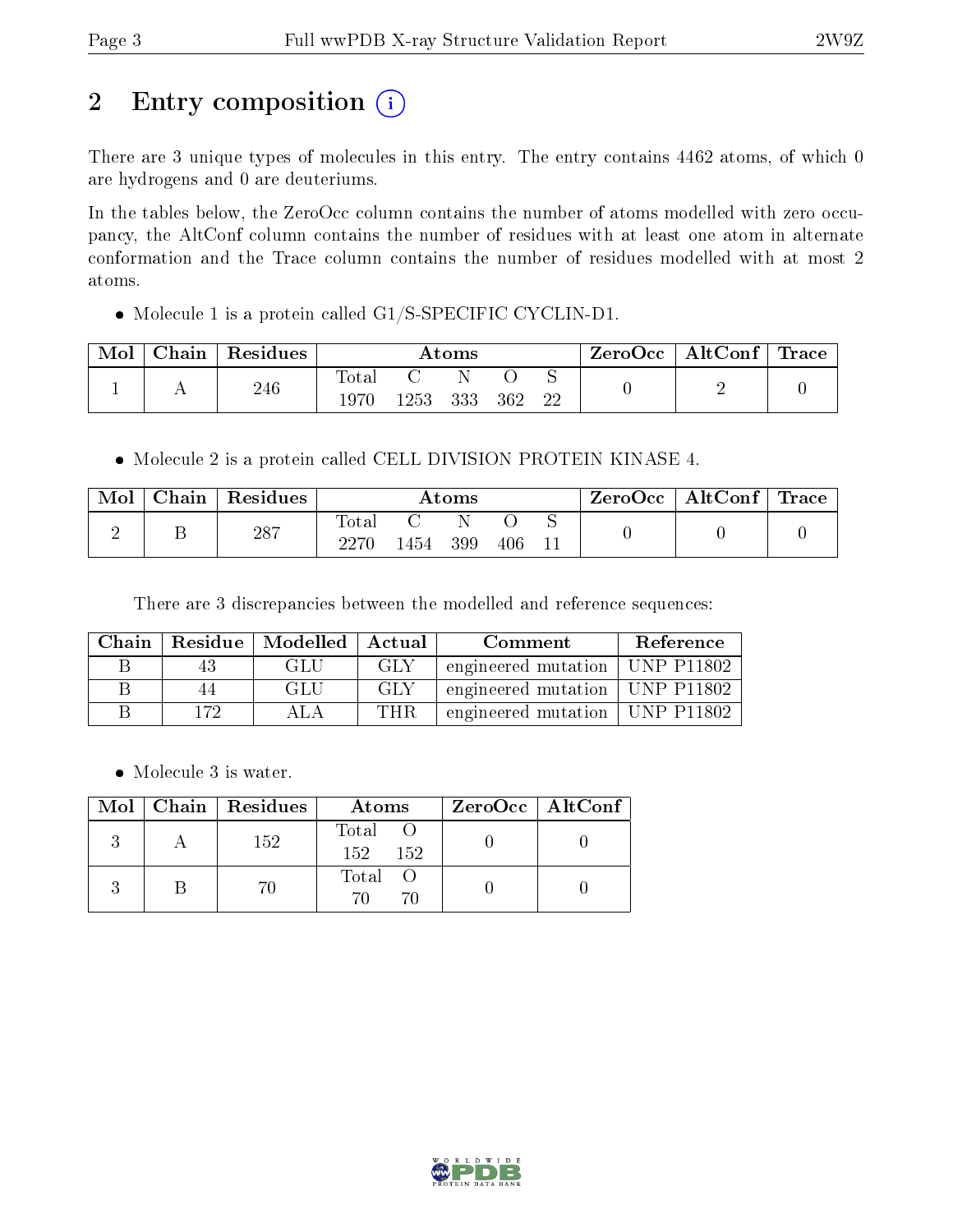# 3 Residue-property plots  $(i)$

These plots are drawn for all protein, RNA and DNA chains in the entry. The first graphic for a chain summarises the proportions of the various outlier classes displayed in the second graphic. The second graphic shows the sequence view annotated by issues in geometry and electron density. Residues are color-coded according to the number of geometric quality criteria for which they contain at least one outlier: green  $= 0$ , yellow  $= 1$ , orange  $= 2$  and red  $= 3$  or more. A red dot above a residue indicates a poor fit to the electron density (RSRZ  $> 2$ ). Stretches of 2 or more consecutive residues without any outlier are shown as a green connector. Residues present in the sample, but not in the model, are shown in grey.



• Molecule 1: G1/S-SPECIFIC CYCLIN-D1

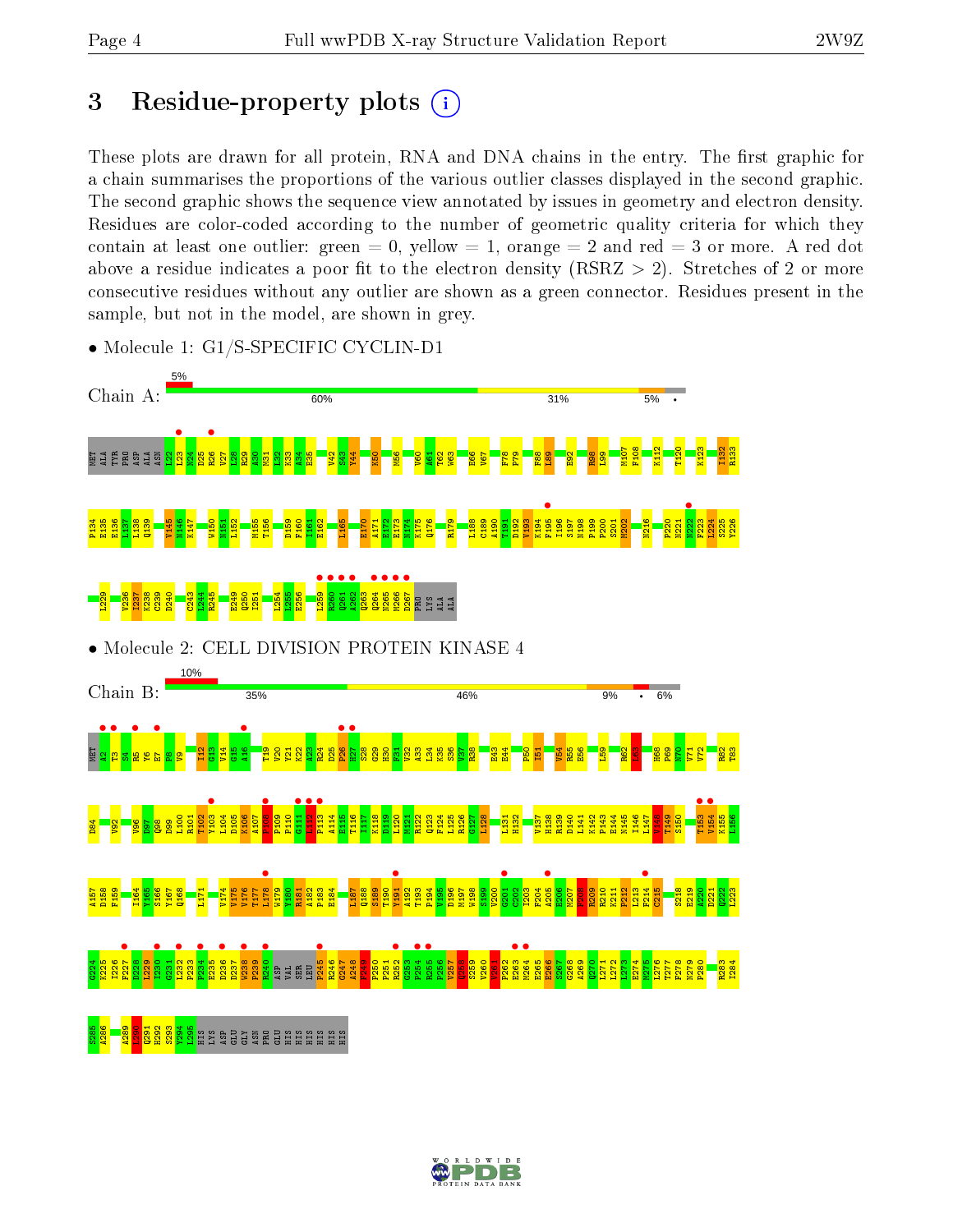# 4 Data and refinement statistics  $(i)$

| Property                                                             | Value                                            | Source     |
|----------------------------------------------------------------------|--------------------------------------------------|------------|
| Space group                                                          | P 21 21 21                                       | Depositor  |
| Cell constants                                                       | 65.01Å 188.70Å<br>$57.20\text{\AA}$              | Depositor  |
| a, b, c, $\alpha$ , $\beta$ , $\gamma$                               | $90.00^{\circ}$ $90.00^{\circ}$<br>$90.00^\circ$ |            |
| Resolution $(A)$                                                     | $-2.45$<br>94.49                                 | Depositor  |
|                                                                      | $94.35 - 2.45$                                   | <b>EDS</b> |
| % Data completeness                                                  | 97.8 (94.49-2.45)                                | Depositor  |
| (in resolution range)                                                | 98.0 (94.35-2.45)                                | <b>EDS</b> |
| $R_{merge}$                                                          | 0.08                                             | Depositor  |
| $\mathrm{R}_{sym}$                                                   | (Not available)                                  | Depositor  |
| $\langle I/\sigma(I) \rangle^{-1}$                                   | $3.51$ (at 2.45Å)                                | Xtriage    |
| Refinement program                                                   | BUSTER-TNT 2.1.1                                 | Depositor  |
|                                                                      | $0.225$ ,<br>0.272                               | Depositor  |
| $R, R_{free}$                                                        | 0.233,<br>0.281                                  | DCC        |
| $R_{free}$ test set                                                  | 1291 reflections $(4.93\%)$                      | wwPDB-VP   |
| Wilson B-factor $(A^2)$                                              | 43.1                                             | Xtriage    |
| Anisotropy                                                           | 0.392                                            | Xtriage    |
| Bulk solvent $k_{sol}(e/\mathring{A}^3)$ , $B_{sol}(\mathring{A}^2)$ | $0.35$ , $88.9\,$                                | <b>EDS</b> |
| L-test for twinning <sup>2</sup>                                     | $< L >$ = 0.47, $< L2 >$ = 0.31                  | Xtriage    |
| Estimated twinning fraction                                          | No twinning to report.                           | Xtriage    |
| $F_o, F_c$ correlation                                               | 0.92                                             | <b>EDS</b> |
| Total number of atoms                                                | 4462                                             | wwPDB-VP   |
| Average B, all atoms $(A^2)$                                         | 63.0                                             | wwPDB-VP   |

Xtriage's analysis on translational NCS is as follows: The largest off-origin peak in the Patterson function is  $4.16\%$  of the height of the origin peak. No significant pseudotranslation is detected.

<sup>&</sup>lt;sup>2</sup>Theoretical values of  $\langle |L| \rangle$ ,  $\langle L^2 \rangle$  for acentric reflections are 0.5, 0.333 respectively for untwinned datasets, and 0.375, 0.2 for perfectly twinned datasets.



<span id="page-4-1"></span><span id="page-4-0"></span><sup>1</sup> Intensities estimated from amplitudes.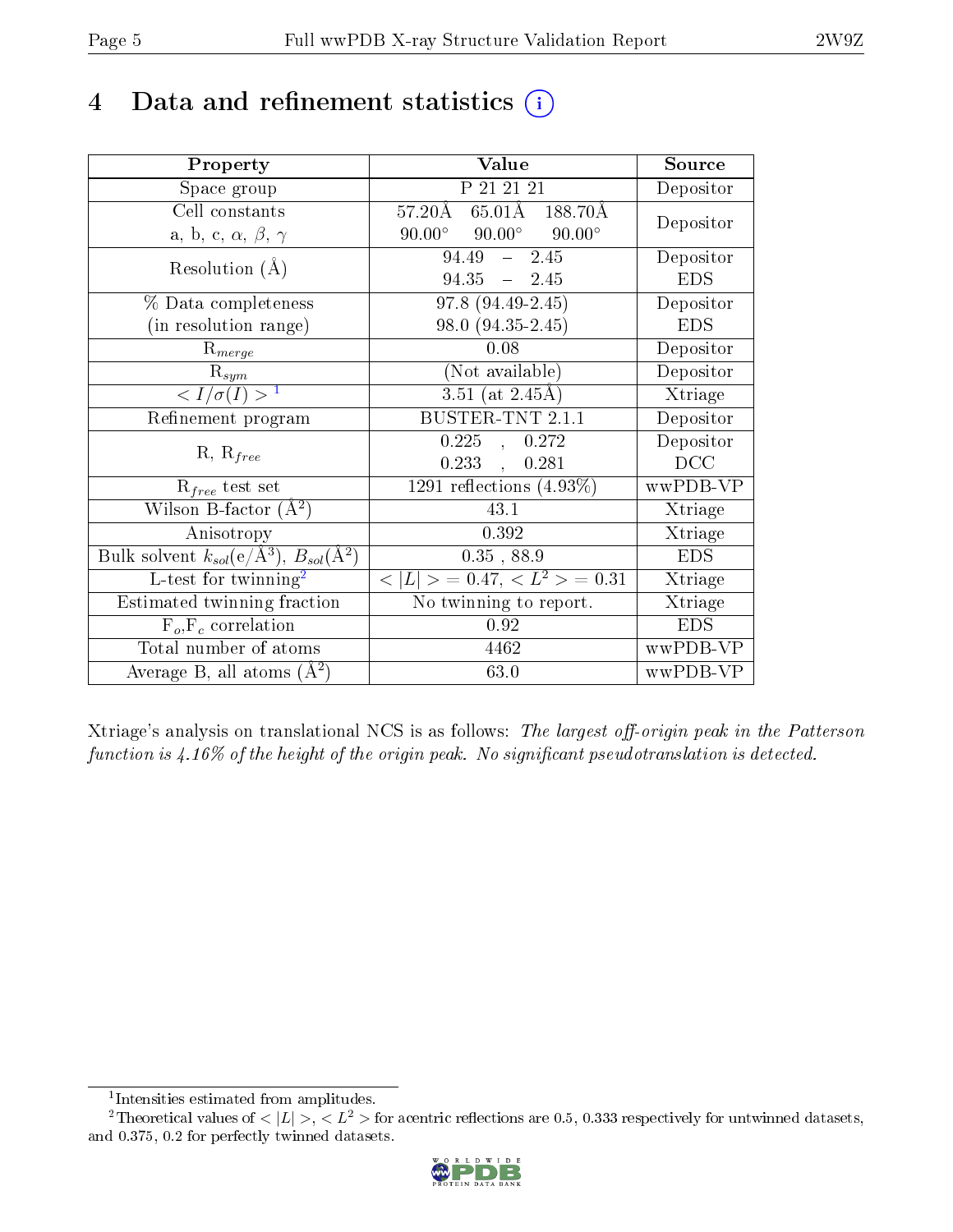# 5 Model quality  $(i)$

## 5.1 Standard geometry  $(i)$

The Z score for a bond length (or angle) is the number of standard deviations the observed value is removed from the expected value. A bond length (or angle) with  $|Z| > 5$  is considered an outlier worth inspection. RMSZ is the root-mean-square of all Z scores of the bond lengths (or angles).

| Mol      | Chain |             | Bond lengths | Bond angles |                     |  |
|----------|-------|-------------|--------------|-------------|---------------------|--|
|          |       | <b>RMSZ</b> | $\ Z\  > 5$  | RMSZ        | # Z  > 5            |  |
|          |       | 0.31        | 0/2009       | 0.45        | 0/2712              |  |
| $\Omega$ | В     | 0.27        | 0/2328       | 0.61        | $5/3165$ $(0.2\%)$  |  |
| ΑĦ       | ΑII   | 0.29        | 0/4337       | 0.54        | 5/5877<br>$(0.1\%)$ |  |

Chiral center outliers are detected by calculating the chiral volume of a chiral center and verifying if the center is modelled as a planar moiety or with the opposite hand.A planarity outlier is detected by checking planarity of atoms in a peptide group, atoms in a mainchain group or atoms of a sidechain that are expected to be planar.

|  | $\lceil$ Mol $\lceil$ Chain $\rceil$ #Chirality outliers $\lceil$ #Planarity outliers $\lceil$ |
|--|------------------------------------------------------------------------------------------------|
|  |                                                                                                |

There are no bond length outliers.

All (5) bond angle outliers are listed below:

| Mol           | Chain | Res     | Type       | <b>Atoms</b> | Z        | Observed $(°)$ | Ideal $(°)$ |
|---------------|-------|---------|------------|--------------|----------|----------------|-------------|
| $\mathcal{D}$ |       | 238     | <b>TRP</b> | $C-N-CD$     | $-12.93$ | 92.16          | 120.60      |
|               |       | 112     | LEU        | $C-N-CD$     | $-8.53$  | 101.84         | 120.60      |
| $\mathcal{D}$ |       | $108\,$ | PRO        | $C-N-CD$     | $-7.23$  | 104.69         | 120.60      |
| റ             |       | 247     | GLY        | $N$ -CA-C    | $-5.66$  | 98.94          | 113.10      |
| ച             |       | 261     |            | C-N-CD       | $-5.54$  | 108.41         | 120.60      |

There are no chirality outliers.

All (4) planarity outliers are listed below:

| Mol | Chain | Res | <b>Type</b> | Group   |
|-----|-------|-----|-------------|---------|
| 9   |       | 208 | PHE         | Peptide |
| 9   |       | 209 | $\rm{ARG}$  | Peptide |
| 2   | R     | 248 | ALA         | Peptide |
| 9   |       | 258 | <b>GLN</b>  | Peptide |

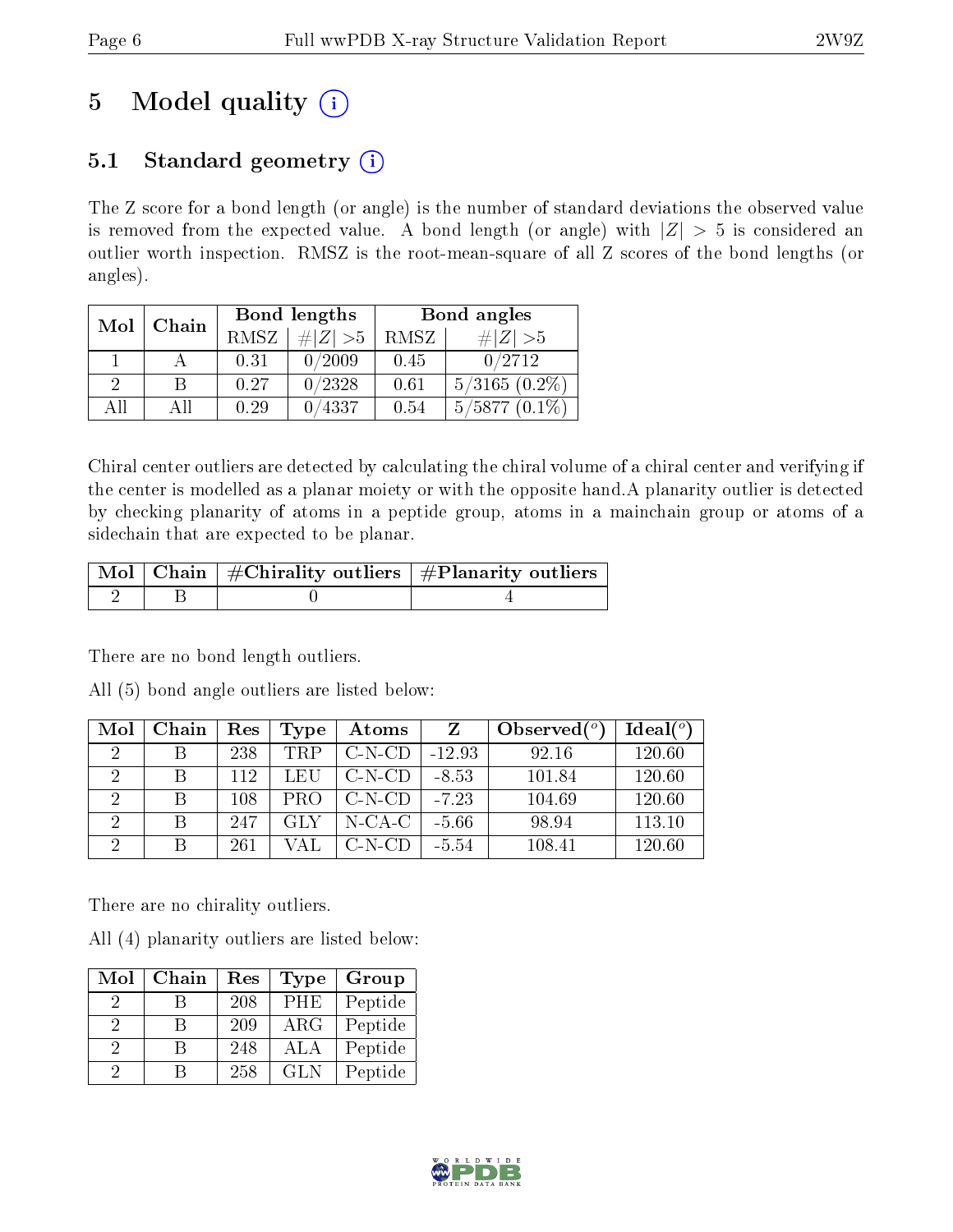### $5.2$  Too-close contacts  $(i)$

In the following table, the Non-H and H(model) columns list the number of non-hydrogen atoms and hydrogen atoms in the chain respectively. The H(added) column lists the number of hydrogen atoms added and optimized by MolProbity. The Clashes column lists the number of clashes within the asymmetric unit, whereas Symm-Clashes lists symmetry related clashes.

| Mol |      |      |     | Chain   Non-H   H(model)   H(added)   Clashes   Symm-Clashes |
|-----|------|------|-----|--------------------------------------------------------------|
|     | 1970 | 2027 |     |                                                              |
|     | 2270 | 2281 | 286 |                                                              |
|     | 152  |      |     |                                                              |
|     |      |      |     |                                                              |
|     | +462 | 4308 | 371 |                                                              |

The all-atom clashscore is defined as the number of clashes found per 1000 atoms (including hydrogen atoms). The all-atom clashscore for this structure is 43.

All (371) close contacts within the same asymmetric unit are listed below, sorted by their clash magnitude.

| Atom-1            | Atom-2                                   | Interatomic       | Clash           |
|-------------------|------------------------------------------|-------------------|-----------------|
|                   |                                          | distance $(\AA)$  | overlap $(\AA)$ |
| 2:B:258:GLN:HB3   | 2:B:261:VAL:HG22                         | 1.23              | 1.13            |
| 2:B:218:SER:HB3   | 2:B:221:ASP:HB2                          | 1.24              | 1.08            |
| 2:B:235:GLU:HB3   | 2:B:236:ASP:HA                           | 1.44              | 0.99            |
| 2:B:193:THR:HG22  | 2:B:194:PRO:HD3                          | 1.44              | 0.98            |
| 2:B:175:VAL:HG12  | 2:B:176:VAL:H                            | 1.30              | 0.96            |
| 2:B:209:ARG:HH21  | 2:B:260:VAL:HG13                         | 1.29              | 0.96            |
| 2:B:258:GLN:CB    | 2:B:261:VAL:HG22                         | 1.98              | 0.93            |
| 2:B:258:GLN:HB3   | 2:B:261:VAL:CG2                          | 1.98              | 0.92            |
| 2:B:183:PRO:HB2   | 2:B:278:PHE:HE1                          | 1.34              | 0.91            |
| 2:B:218:SER:CB    | 2:B:221:ASP:HB2                          | 1.99              | 0.91            |
| 2:B:205:ALA:HB2   | 2:B:272:LEU:HD21                         | 1.53              | 0.90            |
| 2:B:258:GLN:HA    | 2:B:261:VAL:H                            | 1.34              | 0.90            |
| 2:B:213:LEU:HD21  | 2:B:229:LEU:HD12                         | $\overline{1.52}$ | 0.90            |
| 2:B:261:VAL:HG23  | 2:B:262:PRO:HA                           | 1.54              | 0.90            |
| 2:B:183:PRO:HB2   | 2:B:278:PHE:CE1                          | 2.06              | 0.89            |
| 2:B:71:VAL:HG13   | 2:B:159:PHE:CE1                          | 2.07              | 0.89            |
| 2:B:112:LEU:HB2   | 2:B:113:PRO:HA                           | 1.56              | 0.88            |
| 2:B:143:PRO:HD3   | 2:B:203:ILE:HD11                         | 1.54              | 0.88            |
| 1: A:98: ARG: HG2 | 1: A:98: ARG:HH11                        | 1.36              | 0.87            |
| 2:B:109:PRO:HB3   | 2:B:112:LEU:HD12                         | $\overline{1.57}$ | 0.87            |
| 2:B:123:GLN:HE21  | 2:B:154:VAL:HG22                         | 1.36              | 0.87            |
| 2:B:123:GLN:NE2   | $2:\overline{B}:154:\overline{VAL}:HG22$ | 1.90              | 0.85            |
| 2:B:124:PHE:CE2   | 2:B:200:VAL:HG13                         | 2.12              | 0.85            |

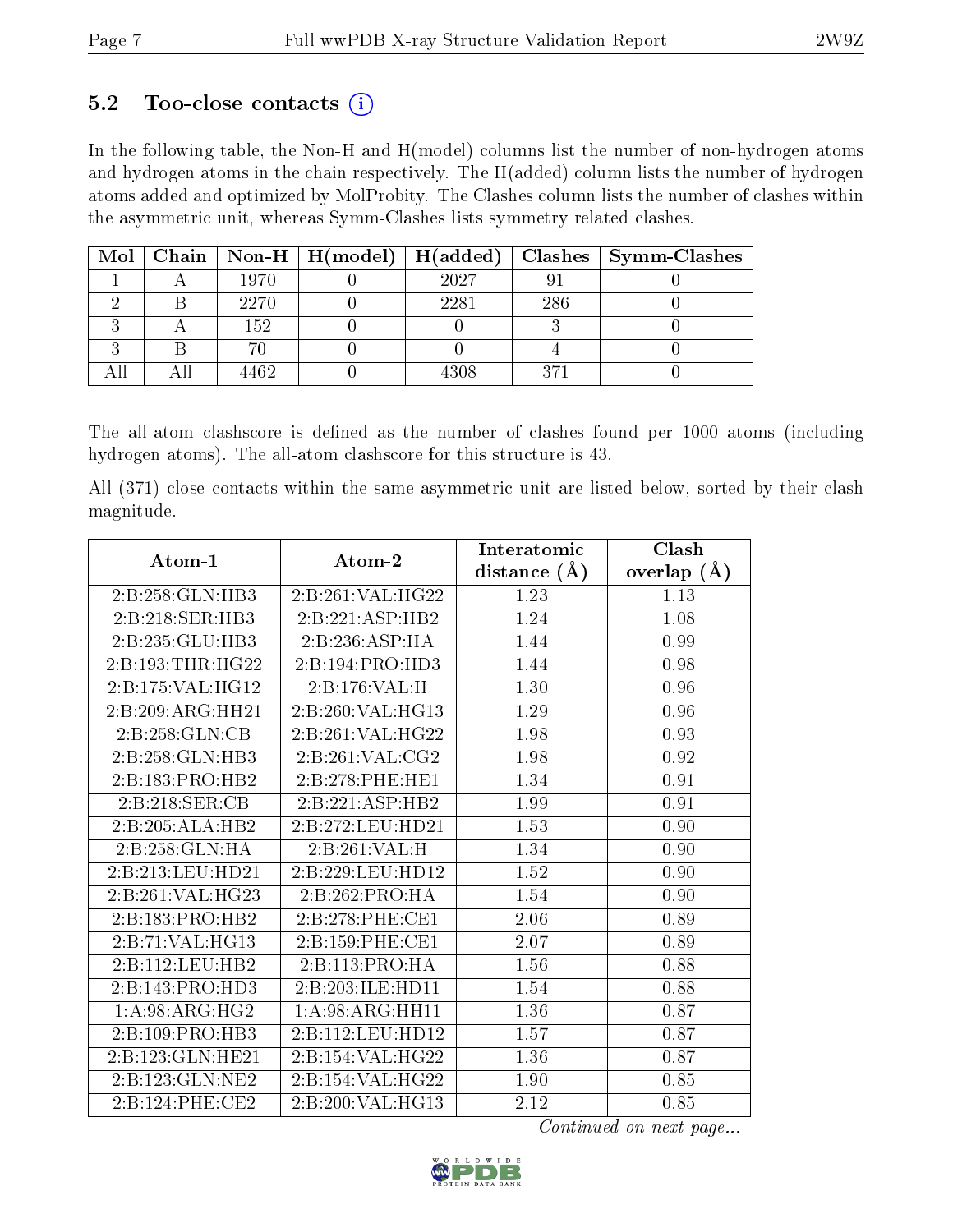| $P$ . The contractor of $P$ is the contract of $P$ and $P$ | Atom-2               | Interatomic      | $\overline{\text{Clash}}$ |
|------------------------------------------------------------|----------------------|------------------|---------------------------|
| Atom-1                                                     |                      | distance $(\AA)$ | overlap $(\AA)$           |
| 2:B:124:PHE:CZ                                             | 2:B:200:VAL:HG22     | 2.12             | 0.84                      |
| 2:B:261:VAL:HG23                                           | 2:B:262:PRO:CA       | $2.08\,$         | 0.84                      |
| 2:B:174:VAL:HB                                             | 2:B:175:VAL:HG23     | 1.63             | 0.81                      |
| 2:B:246:ARG:HB3                                            | 2:B:247:GLY:HA3      | 1.62             | 0.81                      |
| 2:B:232:LEU:HD23                                           | 2:B:233:PRO:N        | 1.95             | 0.81                      |
| 1:A:240:ASP:HB3                                            | 1: A:243: CYS:SG     | 2.22             | 0.79                      |
| 2:B:211:LYS:HB3                                            | 2:B:212:PRO:HD2      | 1.64             | 0.78                      |
| 2:B:24:ARG:O                                               | 2:B:26:PRO:HD3       | 1.85             | 0.77                      |
| 1: A:92: GLU:CG                                            | 1:A:147:LYS:HE3      | 2.15             | 0.77                      |
| 2:B:209:ARG:HE                                             | 2: B:260: VAL:CG1    | 1.97             | 0.76                      |
| 2:B:262:PRO:CB                                             | 2:B:263:GLU:HA       | 2.15             | 0.75                      |
| 2:B:257:VAL:CC                                             | 2:B:258:GLN:HG3      | 2.05             | 0.75                      |
| 1: A:170: GLU:OE2                                          | 1: A:223:PHE:HA      | 1.87             | 0.74                      |
| 2:B:178:LEU:HD23                                           | 2:B:181:ARG:HD3      | 1.70             | 0.74                      |
| 2:B:209:ARG:NH2                                            | 2:B:260:VAL:HG13     | 2.02             | 0.73                      |
| 2:B:56:GLU:OE1                                             | 2:B:164:ILE:HG13     | 1.88             | 0.73                      |
| 1: A:23: LEU:O                                             | 1: A:27: VAL:HG22    | 1.88             | 0.73                      |
| 2:B:286:ALA:O                                              | 2:B:290:LEU:HB2      | 1.89             | 0.73                      |
| $1:\overline{A}:224:\underline{LEU}:HA$                    | 1: A:226:TYR:HD1     | 1.53             | 0.73                      |
| 2:B:102:THR:O                                              | 2:B:106:LYS:HG2      | 1.89             | 0.73                      |
| 2:B:213:LEU:O                                              | 2:B:213:LEU:HD23     | 1.89             | 0.72                      |
| 2:B:246:ARG:CB                                             | 2:B:247:GLY:HA3      | 2.17             | 0.72                      |
| 1: A: 192: ASP: OD2                                        | 1: A:254:LEU:HD11    | 1.89             | 0.72                      |
| 2:B:264:MET:CE                                             | 2:B:269:ALA:HA       | 2.20             | 0.72                      |
| 2:B:258:GLN:HA                                             | 2:B:261:VAL:N        | 2.04             | 0.72                      |
| 2:B:193:THR:CG2                                            | 2:B:194:PRO:HD3      | 2.20             | 0.72                      |
| 2:B:261:VAL:HG23                                           | 2:B:262:PRO:N        | 2.05             | 0.71                      |
| 2:B:138:HIS:CD2                                            | 2:B:141:LEU:HD13     | 2.25             | 0.71                      |
| 1: A:201:SER:C                                             | 1: A: 237: ILE: HD11 | 2.11             | 0.71                      |
| 2:B:205:ALA:CB                                             | 2:B:213:LEU:HD12     | 2.21             | 0.71                      |
| 1:A:155[B]:MET:HG2                                         | 1: A:160: PHE:CE1    | 2.27             | 0.70                      |
| 2:B:257:VAL:HB                                             | 2:B:258:GLN:HG3      | 1.72             | 0.70                      |
| 2:B:261:VAL:H G 21                                         | 2:B:264:MET:HB2      | 1.73             | 0.70                      |
| 2:B:123:GLN:NE2                                            | 2:B:153:THR:O        | 2.25             | 0.69                      |
| 2:B:83:THR:HG22                                            | 2:B:84:ASP:N         | 2.08             | 0.69                      |
| 2:B:213:LEU:HD21                                           | 2:B:229:LEU:CD1      | 2.22             | 0.69                      |
| 2:B:262:PRO:HB3                                            | 2:B:263:GLU:HA       | 1.73             | 0.69                      |
| $1:A:245:\overline{ARG:O}$                                 | 1:A:249:GLU:HG3      | 1.92             | 0.69                      |
| 2:B:112:LEU:HB2                                            | 2:B:113:PRO:CA       | 2.22             | 0.69                      |
| 2:B:137:VAL:HG12                                           | 2:B:139:ARG:HG3      | 1.74             | 0.69                      |
| 2:B:188:GLN:HG2                                            | 2:B:189:SER:N        | 2.08             | 0.68                      |

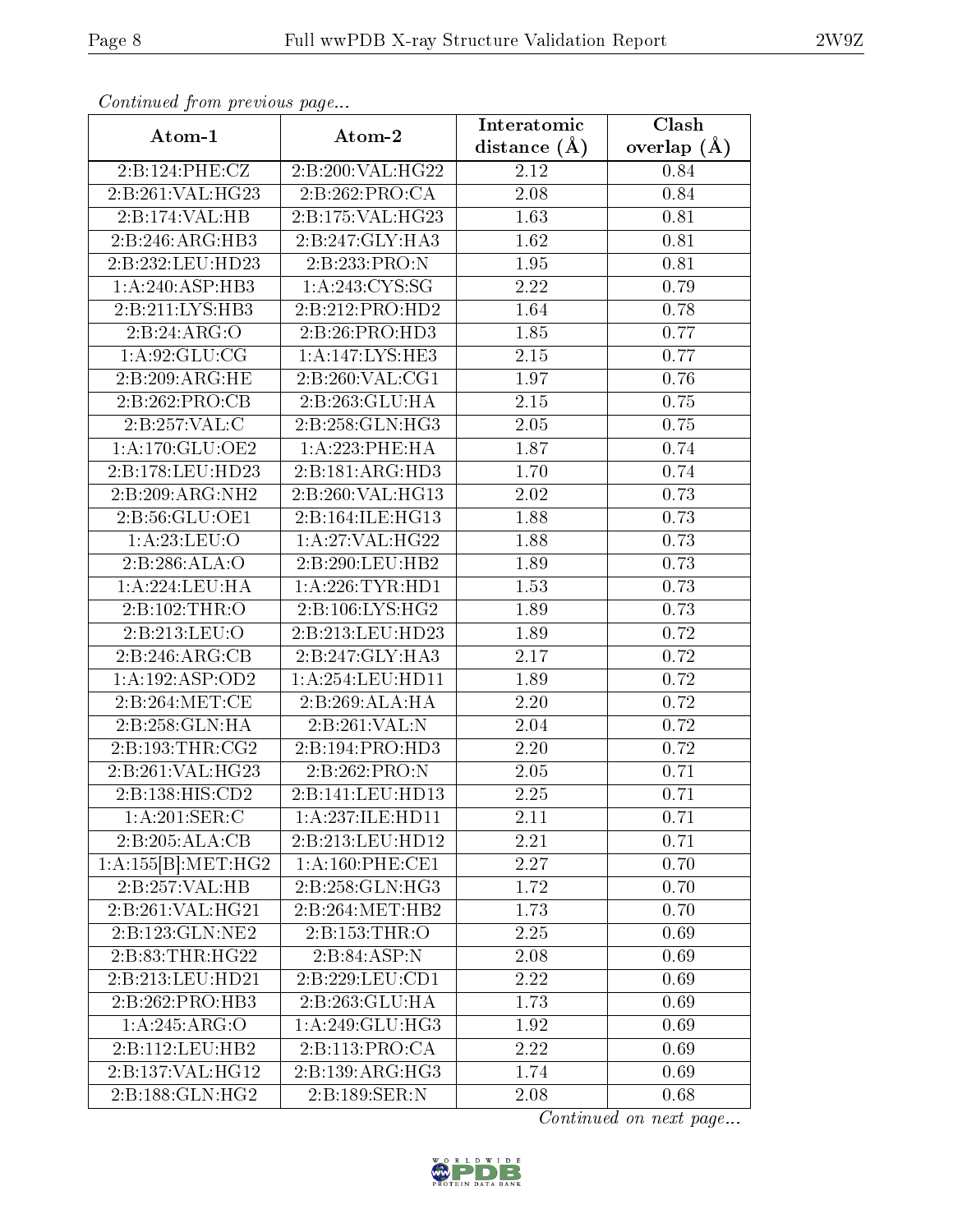| Continuatu from previous page |                            | Interatomic    | Clash         |
|-------------------------------|----------------------------|----------------|---------------|
| Atom-1                        | Atom-2                     | distance $(A)$ | overlap $(A)$ |
| 2:B:83:THR:HG22               | 2:B:84:ASP:H               | 1.58           | 0.68          |
| 2:B:246:ARG:HB3               | 2:B:247:GLY:CA             | 2.24           | 0.68          |
| 2:B:146:ILE:C                 | 2:B:147:LEU:HD23           | 2.14           | 0.68          |
| 2:Bi:116:THR:O                | 2:B:120:LEU:HB2            | 1.94           | 0.68          |
| 2:B:219:GLU:O                 | 2:B:223:LEU:HG             | 1.94           | 0.67          |
| 1: A:120:THR:HA               | 2:B:44:GLU:OE2             | 1.94           | 0.67          |
| 2:B:176:VAL:HG13              | 2:B:177:THR:N              | 2.10           | 0.67          |
| 2:B:71:VAL:HG13               | 2:B:159:PHE:CZ             | 2.29           | 0.67          |
| 2:B:140:ASP:O                 | 2:B:145:ASN:ND2            | 2.27           | 0.66          |
| 2:B:179:TRP:CE3               | 2:B:212:PRO:HG3            | 2.31           | 0.66          |
| 2:B:203:ILE:O                 | 2:B:207:MET:HG3            | 1.96           | 0.66          |
| 2:B:292:HIS:CD2               | 2:B:293:SER:H              | 2.14           | 0.66          |
| 1: A:176: GLN: NE2            | 1:A:179:ARG:HH21           | 1.94           | 0.66          |
| 2:B:99:ASP:OD2                | 2:B:101:ARG:HB3            | 1.96           | 0.66          |
| 2:B:50:PRO:O                  | 2:B:54:VAL:HG12            | 1.96           | 0.66          |
| 2:B:184:GLU:OE2               | 2:B:283:ARG:NH1            | 2.26           | 0.66          |
| 2:B:3:THR:HG23                | 3:B:2002:HOH:O             | 1.96           | 0.66          |
| 2:B:211:LYS:CB                | 2:B:212:PRO:HD2            | 2.26           | 0.65          |
| 2:B:214:PHE:CE1               | 2:B:226:ILE:HA             | 2.31           | 0.65          |
| 1: A: 162: GLU: OE1           | 1: A:179: ARG:NH1          | 2.30           | 0.65          |
| 1:A:156:THR:O                 | 1:A:159:ASP:HB2            | 1.97           | 0.65          |
| 2:B:190:THR:O                 | 2:B:192:ALA:N              | 2.29           | 0.65          |
| 1: A:98: ARG: NH1             | 1: A:98: ARG: HG2          | 2.12           | 0.65          |
| 2:B:25:ASP:O                  | 2:B:29:GLY:N               | 2.31           | 0.64          |
| 2: B:68: HIS: CG              | 2: B:69: PRO:HD2           | 2.33           | 0.64          |
| 2:B:139:ARG:HD2               | 2:B:191:TYR:CD1            | 2.33           | 0.63          |
| 2:B:175:VAL:O                 | 2:B:176:VAL:HB             | 1.98           | 0.63          |
| 2:B:205:ALA:HB1               | 2:B:213:LEU:HD12           | 1.80           | 0.63          |
| 2:B:264:MET:HE1               | 2:B:269:ALA:HA             | 1.79           | 0.63          |
| 2:B:177:THR:O                 | $2:B:179:TRP:\overline{N}$ | 2.31           | 0.63          |
| 2:B:271:LEU:HB2               | 2:B:292:HIS:ND1            | 2.13           | 0.63          |
| 2: B: 236: ASP:O              | 2:B:238:TRP:N              | 2.30           | 0.63          |
| 2:Bi:153:THR:O                | 2:B:154:VAL:HG22           | 1.99           | 0.63          |
| 2:B:112:LEU:CB                | 2:B:113:PRO:HA             | 2.26           | 0.63          |
| 2:B:250:PRO:HB2               | 2:B:252:ARG:HH21           | 1.64           | 0.63          |
| 2:B:263:GLU:HG2               | 2:B:263:GLU:O              | 1.97           | 0.63          |
| 2:B:96:VAL:HG21               | 2:B:155:LYS:HG3            | 1.81           | 0.63          |
| 2:B:183:PRO:O                 | 2:B:187:LEU:HD22           | 1.99           | 0.62          |
| 2:B:257:VAL:HG21              | 2:B:269:ALA:HB1            | 1.82           | 0.62          |
| 2:B:187:LEU:HD21              | 2:B:278:PHE:HZ             | 1.63           | 0.62          |
| 2:B:51:ILE:HD13               | 2: B:51: ILE:N             | 2.14           | 0.62          |

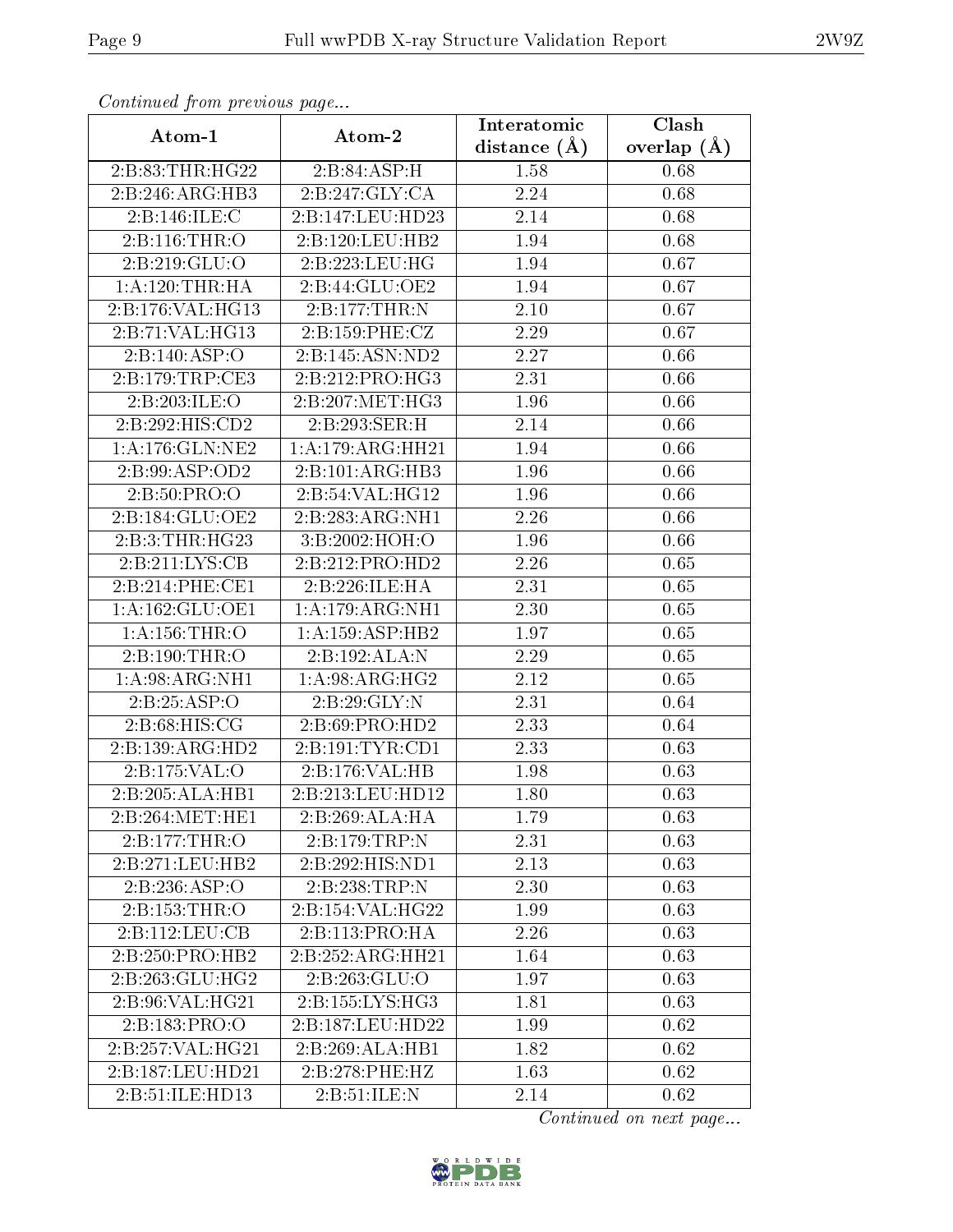| Continuation provided pugato |                              | Interatomic    | $\overline{\text{Clash}}$ |
|------------------------------|------------------------------|----------------|---------------------------|
| Atom-1                       | Atom-2                       | distance $(A)$ | overlap $(A)$             |
| 2:Bi:122:ARG:O               | 2:B:126:ARG:HG3              | 2.00           | 0.62                      |
| 1: A:237: ILE: HG23          | 1: A:239: CYS:HB3            | 1.81           | 0.61                      |
| 2:B:108:PRO:N                | 2:B:109:PRO:HD2              | 2.15           | 0.61                      |
| 1: A:263: GLN:O              | 1: A:265: ASN:N              | 2.30           | 0.61                      |
| 2:B:147:LEU:O                | 2:B:154:VAL:HA               | 2.00           | 0.61                      |
| 1:A:145:VAL:HG22             | 1: A: 152: LEU: HD11         | 1.84           | 0.60                      |
| $1:$ A:173: $GLU:H$          | 1:A:173:GLU:CD               | 2.04           | 0.60                      |
| 1: A:88: PHE:CE1             | 1: A: 147: LYS: HG3          | 2.36           | 0.60                      |
| 2:B:123:GLN:HB3              | 2:B:154:VAL:CG2              | 2.32           | 0.60                      |
| 1: A: 162: GLU: OE2          | 1: A:179: ARG:HD3            | 2.01           | 0.60                      |
| 1:A:35:GLU:OE2               | 1: A:200:PRO:HD2             | 2.02           | 0.59                      |
| 1:A:26:ARG:HB2               | 1: A:26: ARG: NH1            | 2.17           | 0.59                      |
| 2:B:125:LEU:HB2              | 2:B:290:LEU:HG               | 1.84           | 0.59                      |
| 2:B:257:VAL:HB               | 2:B:258:GLN:CG               | 2.32           | 0.59                      |
| 2:B:125:LEU:CB               | 2:B:290:LEU:HG               | 2.33           | 0.59                      |
| 2: B: 105: ASP: O            | 2:B:107:ALA:N                | 2.30           | 0.59                      |
| 2:B:209:ARG:HE               | 2:B:260:VAL:HG12             | 1.67           | 0.59                      |
| 2:Bi:142:LYS:O               | 2:B:146:ILE:HG13             | 2.03           | 0.59                      |
| 2:B:25:ASP:CG                | 2:B:28:SER:HB3               | 2.22           | 0.59                      |
| 2:B:71:VAL:HG13              | 2:B:159:PHE:HE1              | 1.67           | 0.58                      |
| 2:B:103:TYR:HD2              | 2:B:104:LEU:HD23             | 1.69           | 0.58                      |
| 2:B:126:ARG:HG3              | 2:B:290:LEU:HD11             | 1.85           | $0.58\,$                  |
| 2:B:139:ARG:HH11             | 2:B:191:TYR:HE1              | 1.49           | 0.58                      |
| 1:A:224:LEU:HA               | 1: A:226:TYR:CD1             | 2.38           | 0.57                      |
| 1: A:63:TRP:O                | 1:A:67:VAL:HG23              | 2.04           | 0.57                      |
| 1:A:108:PHE:O                | 1:A:112:LYS:HG3              | 2.04           | 0.57                      |
| 2:B:128:LEU:HD13             | 2:B:132:HIS:C <sub>E1</sub>  | 2.39           | 0.57                      |
| 1:A:216:ASN:HB2              | 1: A: 223: PHE: HB2          | 1.85           | 0.57                      |
| 2:B:147:LEU:HD23             | 2:B:147:LEU:N                | 2.19           | 0.57                      |
| 2:B:208:PHE:CZ               | 2:B:264:MET:HG2              | 2.40           | 0.57                      |
| 2:B:196:ASP:O                | 2:B:200:VAL:HG23             | 2.03           | 0.57                      |
| 2:B:227:PHE:HD1              | 2:5:232:LEU:HA               | 1.69           | 0.57                      |
| 2:B:184:GLU:HG2              | 2:B:280:PRO:HG3              | 1.87           | 0.57                      |
| 2:B:138:HIS:O                | 2:B:139:ARG:HB2              | 2.05           | 0.56                      |
| 2:B:218:SER:CA               | $2:B:221:ASP:H\overline{B2}$ | 2.35           | 0.56                      |
| 2:B:124:PHE:CE2              | 2:B:200:VAL:HG22             | 2.40           | 0.56                      |
| 2:B:28:SER:OG                | 2:B:30:HIS:HD2               | 1.89           | 0.56                      |
| 1: A:98: ARG: HH11           | 1: A:98: ARG: CG             | 2.13           | 0.56                      |
| 2:B:188:GLN:HG2              | 2:B:189:SER:H                | 1.71           | 0.56                      |
| 2:B:137:VAL:CG1              | 2:B:139:ARG:HG3              | 2.35           | 0.56                      |
| 2:B:236:ASP:C                | 2:B:238:TRP:H                | $2.10\,$       | 0.55                      |

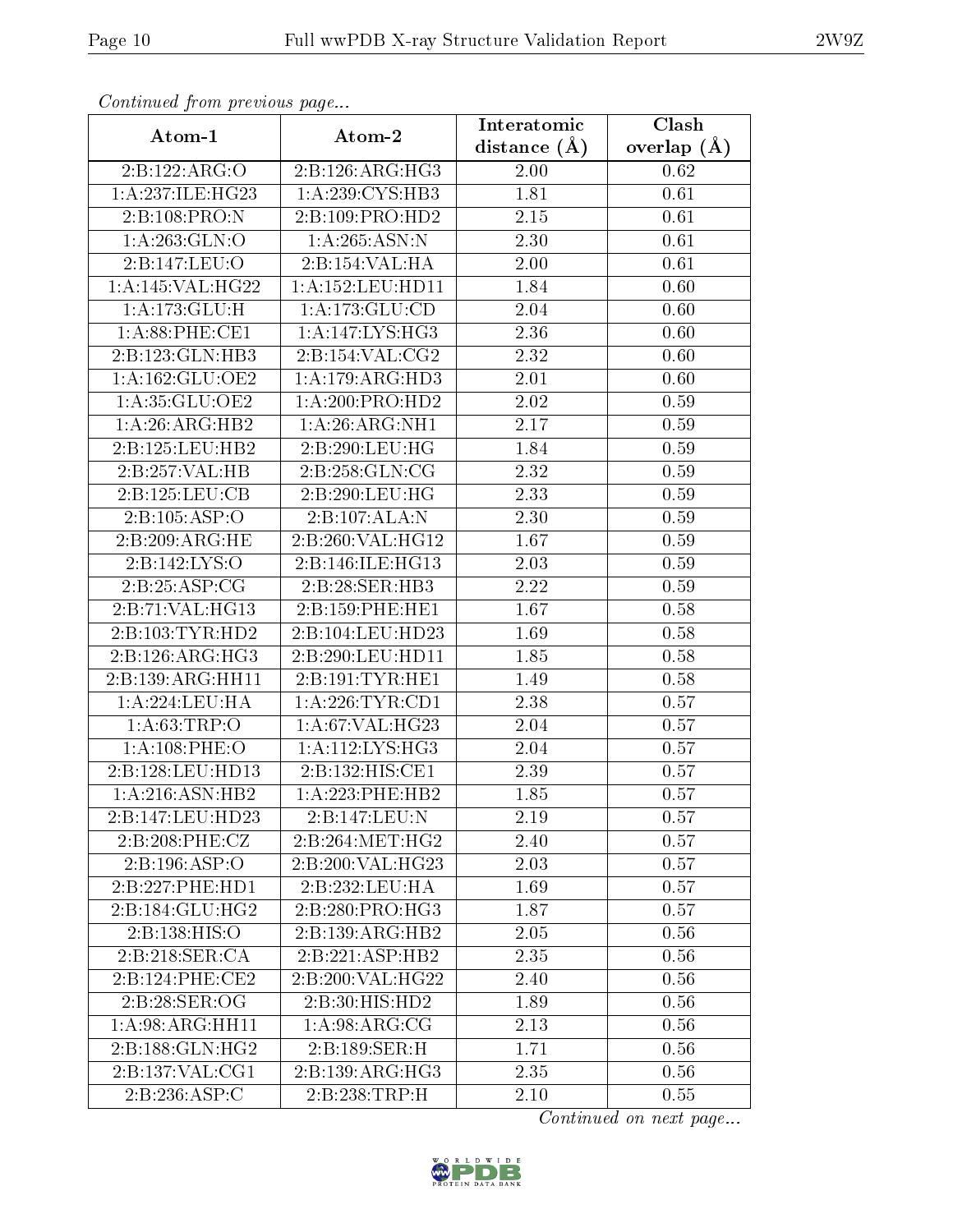| Continuation providus page |                    | Interatomic      | Clash           |
|----------------------------|--------------------|------------------|-----------------|
| Atom-1                     | Atom-2             | distance $(\AA)$ | overlap $(\AA)$ |
| 2:B:261:VAL:CG2            | 2:B:262:PRO:HA     | 2.31             | 0.55            |
| 2:B:72:VAL:HG13            | 2:B:155:LYS:HB3    | 1.88             | 0.55            |
| 2:B:123:GLN:HB3            | 2:B:154:VAL:HG21   | 1.89             | $0.55\,$        |
| 2:B:188:GLN:O              | 2:B:189:SER:HB2    | 2.06             | 0.55            |
| 2:B:250:PRO:HB2            | 2:B:252:ARG:NH2    | 2.21             | $0.55\,$        |
| 2:B:176:VAL:HG22           | 2:B:177:THR:H      | 1.72             | 0.55            |
| 2:B:124:PHE:HE2            | 2:B:200:VAL:HG13   | 1.68             | $0.55\,$        |
| 2:B:208:PHE:CD2            | 2:B:208:PHE:N      | 2.73             | 0.55            |
| 1: A:29: ARG:O             | 1: A:33: LYS: HG3  | 2.07             | 0.54            |
| 2:B:178:LEU:CD2            | 2:B:181:ARG:HH11   | 2.20             | 0.54            |
| 2:B:35:LYS:HE3             | 2:B:158:ASP:OD1    | 2.08             | 0.54            |
| 1: A: 189: CYS: SG         | 1:A:251:ILE:HG12   | 2.46             | 0.54            |
| 1:A:25[A].ASP:OD2          | 1:A:26:ARG:N       | 2.41             | 0.54            |
| 2:B:258:GLN:CA             | 2:B:261:VAL:HG22   | 2.37             | 0.54            |
| 2:B:14:VAL:HG12            | 2: B: 19: THR: OG1 | 2.07             | 0.54            |
| 2:B:123:GLN:CB             | 2:B:154:VAL:HG21   | 2.37             | 0.54            |
| 2:B:178:LEU:HA             | 2:B:181:ARG:HD3    | 1.88             | 0.54            |
| 2: B:262: PRO:CB           | 2:B:263:GLU:CA     | 2.84             | 0.54            |
| 2:B:187:LEU:CD2            | 2:B:278:PHE:HZ     | 2.21             | 0.54            |
| 1: A:263: GLN: C           | 1:A:265:ASN:H      | 2.11             | 0.53            |
| 2:B:198:TRP:CZ3            | 2:B:276:LEU:HA     | 2.43             | 0.53            |
| 1: A:237: ILE: CG2         | 1: A:239: CYS:HB3  | 2.38             | 0.53            |
| 2:B:126:ARG:CG             | 2:B:290:LEU:HD11   | 2.38             | 0.53            |
| 2:B:12:ILE:O               | 2:B:12:ILE:HG13    | 2.06             | 0.53            |
| 2:B:175:VAL:HG12           | 2:B:176:VAL:N      | 2.11             | 0.53            |
| 1: A:266: MET:HG3          | 1:A:267:ASP:N      | 2.24             | 0.53            |
| 2:B:144:GLU:OE1            | 2:B:144:GLU:N      | 2.41             | 0.53            |
| 2:B:187:LEU:CD1            | 2:B:223:LEU:HD11   | 2.39             | 0.53            |
| 2:B:205:ALA:HB2            | 2:B:272:LEU:CD2    | 2.33             | 0.53            |
| 1:A:78:PHE:HB3             | 1:A:79:PRO:HD3     | 1.91             | 0.52            |
| 2:B:139:ARG:NH1            | 2:B:191:TYR:CE1    | 2.77             | 0.52            |
| 1:A:92:GLU:HG2             | 1:A:147:LYS:HE3    | 1.87             | 0.52            |
| 1: A:42: VAL:HG23          | 1:A:197:SER:HB3    | 1.90             | 0.52            |
| 2:B:290:LEU:O              | 2:B:291:GLN:HG3    | 2.10             | 0.52            |
| 2:B:32:VAL:CG1             | 2:B:92:VAL:HG13    | 2.40             | 0.52            |
| 2:B:68:HIS:ND1             | 2: B:69: PRO:HD2   | 2.25             | 0.52            |
| 2:B:190:THR:C              | 2:B:192:ALA:H      | 2.13             | 0.52            |
| 2:B:227:PHE:CD1            | 2:B:232:LEU:HA     | 2.45             | 0.52            |
| 2: B: 213: LEU: C          | 2:B:213:LEU:HD23   | 2.29             | 0.52            |
| 2:B:278:PHE:O              | 2:B:280:PRO:HD3    | 2.10             | 0.52            |
| 2:B:108:PRO:N              | 2:B:109:PRO:CD     | 2.72             | 0.51            |

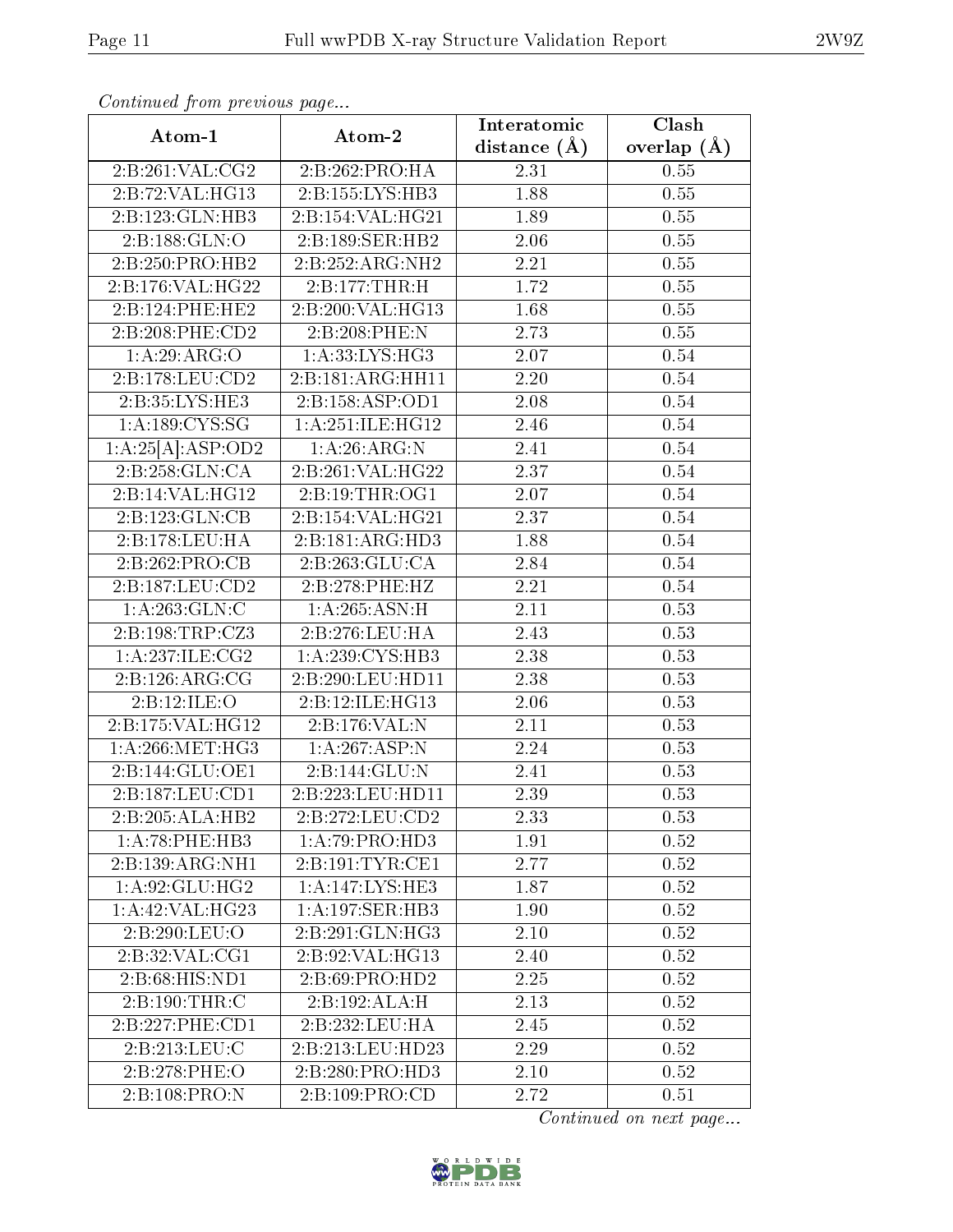| Conning of Trong provided page |                              | Interatomic       | Clash         |
|--------------------------------|------------------------------|-------------------|---------------|
| Atom-1                         | Atom-2                       | distance $(A)$    | overlap $(A)$ |
| 2:B:177:THR:C                  | 2:B:179:TRP:H                | 2.11              | 0.51          |
| 1:A:202:MET:N                  | 1:A:237:ILE:HD11             | 2.25              | 0.51          |
| 2:B:6:TYR:CE1                  | 2:B:32:VAL:HG21              | 2.46              | 0.51          |
| 2:B:227:PHE:CE1                | 2:B:233:PRO:HD2              | 2.46              | 0.51          |
| 2:B:182:ALA:HA                 | 2:B:198:TRP:CD1              | 2.44              | 0.51          |
| 2:B:105:ASP:C                  | 2:B:107:ALA:H                | 2.13              | 0.51          |
| 1: A:145: VAL:CG1              | 1:A:150:TRP:CE2              | 2.94              | 0.51          |
| 2:B:139:ARG:CD                 | 2:B:191:TYR:CD1              | 2.94              | 0.51          |
| 2:B:209:ARG:HE                 | 2:B:260:VAL:HG13             | 1.73              | 0.51          |
| 2:B:218:SER:HB3                | 2:B:221:ASP:CB               | 2.17              | 0.51          |
| 2:B:147:LEU:C                  | 2:B:148:VAL:HG12             | 2.31              | 0.51          |
| 2:B:262:PRO:HB3                | 2:B:263:GLU:CA               | 2.40              | 0.51          |
| 2:B:193:THR:N                  | 2:B:194:PRO:CD               | 2.74              | 0.50          |
| 2:B:198:TRP:CE3                | 2:B:276:LEU:HA               | 2.46              | 0.50          |
| 1:A:237:ILE:HG21               | 1: A:239: CYS:SG             | 2.51              | 0.50          |
| 2:B:59:LEU:O                   | 2: B:62: ARG:O               | 2.29              | 0.50          |
| 1:A:238:LYS:N                  | $1:A:\overline{238:LYS:HD2}$ | 2.26              | 0.50          |
| $1:A:27:VAL:$ <sup>O</sup>     | 1: A:31: MET:HG2             | 2.11              | 0.50          |
| 2:B:235:GLU:CD                 | 2:B:235:GLU:H                | 2.14              | 0.50          |
| 2: B: 83: THR:O                | 2:B:84:ASP:OD1               | $\overline{2}.30$ | 0.50          |
| 1:A:199:PRO:HD2                | 1: A:202:MET:HE3             | 1.93              | 0.50          |
| 2:B:289:ALA:C                  | 2:B:291:GLN:H                | 2.15              | 0.50          |
| 1:A:155[B]:MET:HG2             | 1: A:160: PHE: CZ            | 2.47              | 0.50          |
| 2:B:208:PHE:CZ                 | 2:B:264:MET:CG               | 2.94              | 0.50          |
| 2:B:210:ARG:O                  | 2:B:211:LYS:HG3              | 2.11              | 0.50          |
| 2:B:238:TRP:HZ2                | 2: B:246: ARG:O              | 1.94              | 0.50          |
| 2:B:106:LYS:HG3                | 2:B:106:LYS:O                | 2.12              | 0.50          |
| 1: A:250: GLN: NE2             | 3:A:2151:HOH:O               | 2.44              | 0.49          |
| 2:B:101:ARG:HH12               | 2:B:144:GLU:CD               | 2.16              | 0.49          |
| 1: A:50: LYS:N                 | 1: A:50: LYS: HD2            | 2.27              | 0.49          |
| 2:B:271:LEU:HB2                | 2:B:292:HIS:CE1              | 2.48              | 0.49          |
| 1:A:133:ARG:HD3                | 1:A:135:GLU:OE1              | 2.12              | 0.49          |
| $2:B:38:ARG:\overline{HG2}$    | 2:B:168:GLN:HE21             | 1.78              | 0.49          |
| 2:B:184:GLU:CG                 | 2:B:280:PRO:HG3              | 2.42              | 0.48          |
| 2:B:204:PHE:O                  | 2:B:207:MET:HB2              | 2.13              | 0.48          |
| 2: B: 51: ILE: HD13            | 2: B:51: ILE:H               | 1.77              | 0.48          |
| 2:B:262:PRO:HA                 | 2:B:264:MET:N                | 2.29              | 0.48          |
| 1: A:201:SER:O                 | 1: A: 237: ILE: HD11         | 2.14              | 0.48          |
| 2:B:139:ARG:NH1                | 2:B:191:TYR:CD1              | 2.81              | 0.48          |
| 2:B:176:VAL:O                  | 2:B:177:THR:HB               | 2.13              | 0.48          |
| 2:B:248:ALA:O                  | 2:B:249:PHE:HD1              | 1.96              | 0.48          |

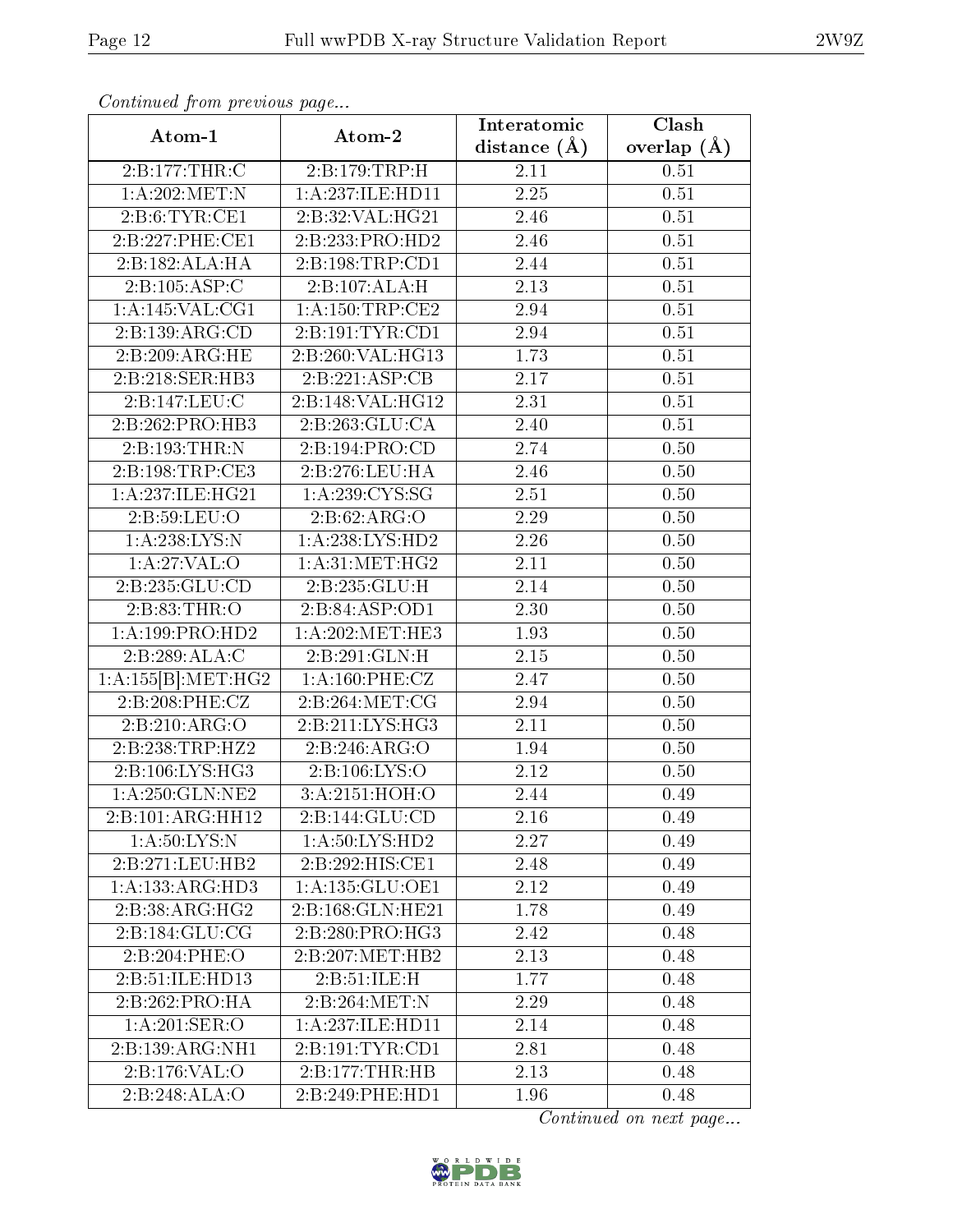| Continuation provided page  |                                                         | Interatomic       | $\overline{\text{Clash}}$ |
|-----------------------------|---------------------------------------------------------|-------------------|---------------------------|
| Atom-1                      | Atom-2                                                  | distance $(\AA)$  | overlap $(A)$             |
| 1:A:92:GLU:HG3              | 1:A:147:LYS:HE3                                         | 1.91              | 0.48                      |
| 2:B:24:ARG:HH21             | 2:B:29:GLY:HA2                                          | 1.79              | 0.48                      |
| 2:B:227:PHE:HE1             | 2:B:233:PRO:HD2                                         | 1.77              | 0.47                      |
| 2:B:98:GLN:OE1              | 2:B:103:TYR:HD1                                         | 1.96              | 0.47                      |
| 2: B: 101: ARG:O            | 2:B:104:LEU:N                                           | 2.45              | 0.47                      |
| 1: A:112:LYS:O              | 2:B:55:ARG:NH1                                          | 2.47              | 0.47                      |
| 1:A:193:VAL:O               | 1:A:196:ILE:HG13                                        | 2.14              | 0.47                      |
| 1:A:220:PRO:O               | 1:A:221:ASN:HB2                                         | 2.14              | 0.47                      |
| 2:B:14:VAL:HG23             | 2:B:14:VAL:O                                            | $\overline{2.13}$ | 0.47                      |
| 2:B:257:VAL:HG12            | 2:B:258:GLN:H                                           | 1.79              | 0.47                      |
| 2:B:174:VAL:CB              | 2:B:175:VAL:HG23                                        | 2.41              | 0.47                      |
| 2:B:197:MET:HE1             | 2:B:286:ALA:HA                                          | 1.97              | 0.47                      |
| 2:B:20:VAL:HG22             | 2:B:35:LYS:HG2                                          | 1.97              | 0.47                      |
| 2:B:154:VAL:HG23            | 2:B:154:VAL:O                                           | 2.14              | 0.47                      |
| 2:B:227:PHE:CE1             | 2:B:233:PRO:CD                                          | 2.98              | 0.47                      |
| 2:B:250:PRO:O               | 2:B:252:ARG:HG2                                         | 2.15              | 0.47                      |
| 1:A:190:ALA:HA              | 1:A:195:PHE:CG                                          | 2.50              | 0.47                      |
| 2:B:238:TRP:HA              | 2:B:239:PRO:HD2                                         | 1.72              | 0.47                      |
| $2:B:258:GLN:\overline{HA}$ | 2:B:261:VAL:CA                                          | 2.44              | 0.47                      |
| 2:B:265:GLU:HG3             | 2:B:266:GLU:N                                           | 2.30              | 0.47                      |
| 1: A: 134: PRO: O           | 1: A: 138: LEU: HG                                      | 2.14              | 0.46                      |
| 2:B:148:VAL:HB              | $2:B:154:\overline{\mathsf{VAL}}:\overline{\mathsf{H}}$ | 1.81              | 0.46                      |
| 2:B:223:LEU:O               | 2:B:226:ILE:N                                           | 2.45              | 0.46                      |
| 1: A:237: ILE: CG2          | 1: A:239:CYS:SG                                         | 3.03              | 0.46                      |
| 2:B:235:GLU:CB              | 2:B:236:ASP:HA                                          | $2.23\,$          | 0.46                      |
| 2:B:289:ALA:O               | 2:B:291:GLN:N                                           | 2.48              | 0.46                      |
| 1: A:56: MET:O              | 1:A:60:VAL:HG23                                         | 2.16              | 0.46                      |
| 1:A:171:ALA:HB1             | 1:A:173:GLU:OE1                                         | 2.15              | 0.46                      |
| 1:A:98:ARG:NH1              | 1: A:98: ARG: CG                                        | 2.73              | 0.46                      |
| 2:B:138:HIS:NE2             | 2:B:157:ALA:O                                           | 2.43              | 0.46                      |
| 2:B:262:PRO:HB3             | 2:B:263:GLU:C                                           | 2.35              | 0.46                      |
| 2:B:142:LYS:HE2             | 2:B:177:THR:CG2                                         | 2.46              | 0.46                      |
| 2: B: 19: THR: CG2          | 2:B:21:TYR:CE1                                          | 2.99              | 0.46                      |
| 1:A:155[A]:MET:CE           | 1:A:159:ASP:HB3                                         | 2.44              | 0.46                      |
| 1: A:60: VAL:HG21           | 1: A:99: LEU: CD2                                       | 2.46              | 0.46                      |
| 2:B:233:PRO:HG2             | 2:B:278:PHE:CD2                                         | 2.51              | 0.46                      |
| 2:B:139:ARG:CD              | 2:B:191:TYR:CE1                                         | 2.99              | 0.46                      |
| 2:B:7:GLU:O                 | 2: B: 9: VAL: HG <sub>23</sub>                          | 2.16              | 0.46                      |
| 2:B:108:PRO:O               | 2:B:110:PRO:HD2                                         | 2.16              | 0.46                      |
| 2: B: 128: LEU: CD1         | 2:B:132:HIS:CE1                                         | 2.99              | 0.46                      |
| 2:B:249:PHE:HB3             | 2:B:250:PRO:HD2                                         | 1.98              | 0.45                      |

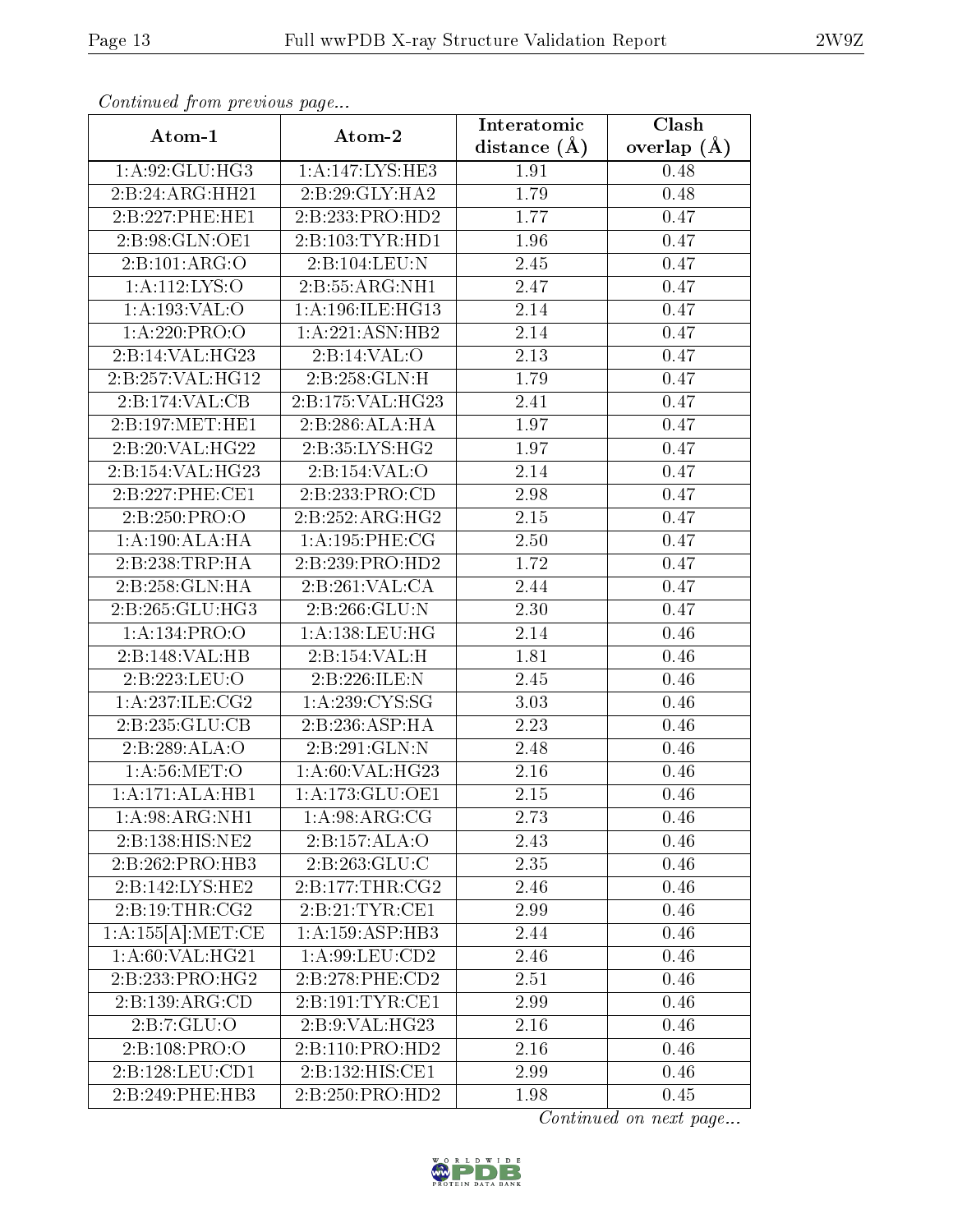| continual from previous page           |                     | Interatomic    | Clash         |
|----------------------------------------|---------------------|----------------|---------------|
| Atom-1                                 | Atom-2              | distance $(A)$ | overlap $(A)$ |
| 2:B:277:THR:HG22                       | 2:B:279:ASN:H       | 1.82           | 0.45          |
| 2:B:32:VAL:CG1                         | 2:B:33:ALA:N        | 2.78           | 0.45          |
| 1:A:132:ILE:HB                         | 1: A: 136: GLU: OE1 | 2.16           | 0.45          |
| 2:B:264:MET:HE3                        | 2: B:268: GLY: C    | 2.36           | 0.45          |
| 2:B:187:LEU:CD2                        | 2:B:278:PHE:CZ      | 2.99           | 0.45          |
| 2:B:221:ASP:O                          | 2:B:225:LYS:HB2     | 2.16           | 0.45          |
| 2: B:261: VAL:CG2                      | 2:B:262:PRO:N       | 2.75           | 0.45          |
| 1: A:236: VAL:HG22                     | 3:A:2142:HOH:O      | 2.17           | 0.45          |
| 2: B: 219: GLU:N                       | 2:B:219:GLU:OE1     | 2.35           | 0.45          |
| 1: A: 199: PRO: HD2                    | 1: A:202:MET:HB3    | 1.99           | 0.45          |
| 2:B:188:GLN:CG                         | 2:B:189:SER:H       | 2.29           | 0.45          |
| $1:\overline{A:92:GLU:HG2}$            | 1:A:147:LYS:CE      | 2.47           | 0.45          |
| 2:B:100:LEU:O                          | 2:B:104:LEU:HG      | 2.17           | 0.45          |
| 2:B:131:LEU:HD21                       | 2:B:159:PHE:CD1     | 2.52           | 0.45          |
| 2:B:187:LEU:HD21                       | 2:B:278:PHE:CZ      | 2.47           | 0.45          |
| 2:B:32:VAL:HG11                        | 2:B:34:LEU:HD21     | 1.98           | 0.45          |
| $1:$ A:145:VAL:CG1                     | 1: A: 150: TRP: NE1 | 2.79           | 0.45          |
| 2:B:209:ARG:O                          | 2:B:210:ARG:HG3     | 2.17           | 0.45          |
| $2:B:260:V\overline{\mathrm{AL:HG12}}$ | 2:B:260:VAL:O       | 2.17           | 0.45          |
| 1:A:155[B]:MET:CG                      | 1: A:160: PHE: CZ   | 3.00           | 0.44          |
| 2:B:183:PRO:HB2                        | 2:B:278:PHE:CD1     | 2.49           | 0.44          |
| 2: B: 51: ILE: CD1                     | 2:B:51:ILE:H        | 2.26           | 0.44          |
| 2:B:32:VAL:HG11                        | 2:B:92:VAL:HG13     | 1.99           | 0.44          |
| 1: A:26: ARG: CZ                       | 1:A:26:ARG:HB2      | 2.48           | 0.44          |
| 1: A:62:THR:O                          | 1:A:66:GLU:HG3      | 2.17           | 0.44          |
| 2:B:292:HIS:CD2                        | 2: B: 293: SER: N   | 2.84           | 0.44          |
| 2: B:265: GLU:CG                       | 2:B:266:GLU:N       | 2.78           | 0.44          |
| 1: A:202:MET:HE2                       | 1:A:202:MET:HB2     | 1.87           | 0.44          |
| 2:B:227:PHE:HE1                        | 2:B:233:PRO:CD      | 2.30           | 0.44          |
| 2:B:120:LEU:HD23                       | 2:B:207:MET:HE3     | 1.99           | 0.44          |
| 2:B:209:ARG:HH21                       | 2:B:260:VAL:CG1     | 2.16           | 0.44          |
| 2:B:212:PRO:HB2                        | 2:B:215:CYS:HB2     | 1.99           | 0.44          |
| 1: A:202: MET:HA                       | 1:A:237:ILE:HD11    | 2.00           | 0.43          |
| 2:B:232:LEU:HA                         | 2:B:233:PRO:HD3     | 1.75           | 0.43          |
| 2:B:125:LEU:HB3                        | 2:B:290:LEU:HG      | 2.00           | 0.43          |
| 2:B:83:THR:CG2                         | 2:B:84:ASP:H        | 2.23           | 0.43          |
| 2:B:179:TRP:CE3                        | 2:B:212:PRO:CG      | 3.01           | 0.43          |
| 2:B:139:ARG:HD2                        | 2: B:191: TYR: CE1  | 2.54           | 0.43          |
| 2:B:171:LEU:HD12                       | 3: B:2040:HOH:O     | 2.18           | 0.43          |
| 2:B:227:PHE:CD1                        | 2:B:233:PRO:HD3     | 2.53           | 0.43          |
| 2: B:63:LEU:HA                         | 2:B:63:LEU:HD22     | 1.89           | 0.43          |

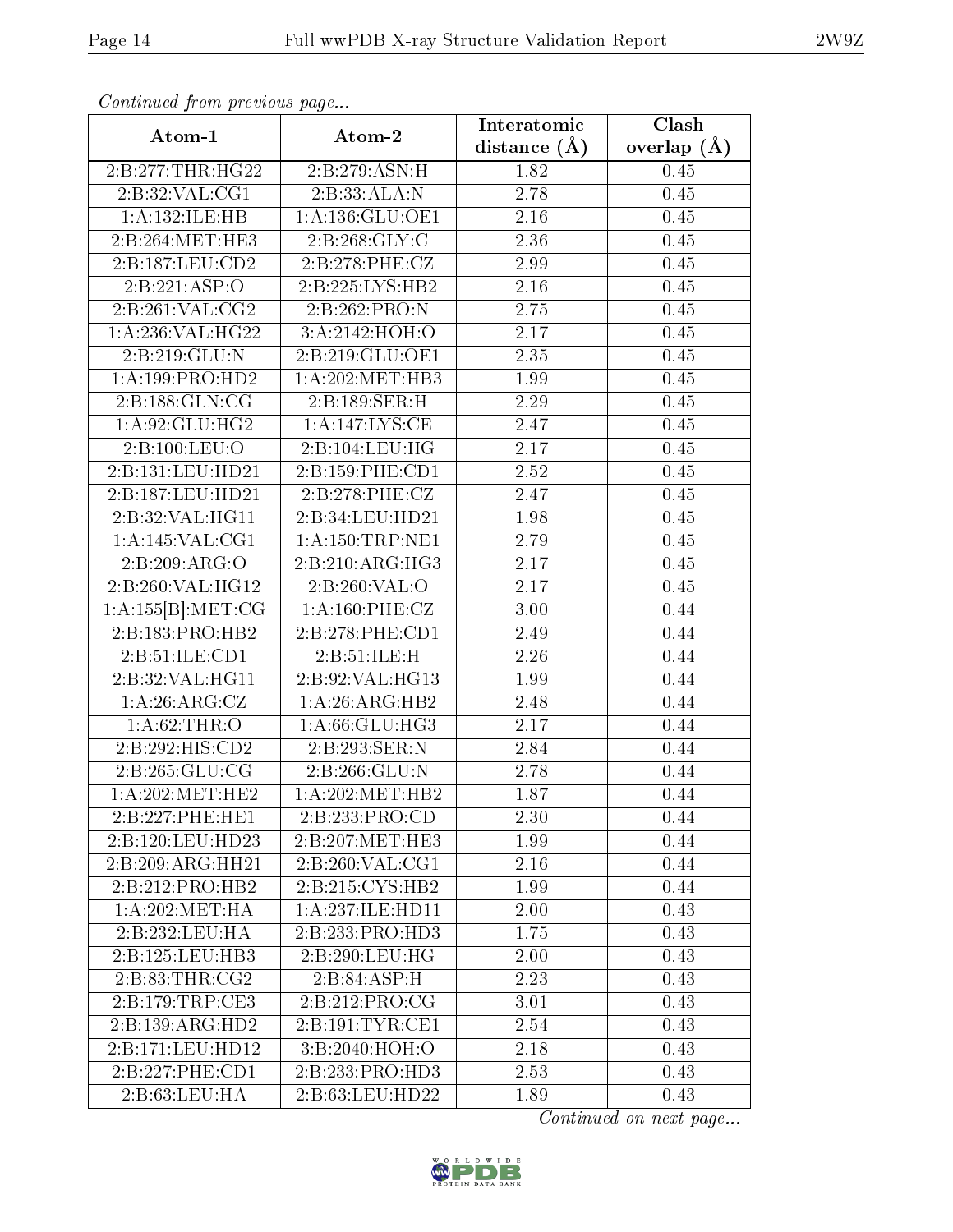| contentava promo proceso ao pago |                      | Interatomic    | $\overline{\text{Clash}}$ |
|----------------------------------|----------------------|----------------|---------------------------|
| Atom-1                           | Atom-2               | distance $(A)$ | overlap $(A)$             |
| 1:A:194:LYS:CG                   | 1:A:195:PHE:N        | 2.80           | 0.43                      |
| 2:B:107:ALA:C                    | 2:B:109:PRO:HD2      | 2.39           | 0.43                      |
| 2:B:26:PRO:HD2                   | 3:B:2005:HOH:O       | 2.19           | 0.43                      |
| 2:B:248:ALA:C                    | 2:B:249:PHE:HD1      | 2.22           | 0.43                      |
| 1: A:256: GLU:O                  | 1: A:259:LEU:HG      | 2.19           | 0.43                      |
| 2:B:232:LEU:C                    | 2:B:232:LEU:HD23     | 2.39           | 0.43                      |
| 1:A:138:LEU:HB2                  | 2:B:82:ARG:HH22      | 1.83           | 0.42                      |
| 2:B:140:ASP:OD1                  | 2: B: 142: LYS: HE3  | 2.20           | 0.42                      |
| 2:B:71:VAL:HG21                  | 2:B:131:LEU:CD1      | 2.49           | 0.42                      |
| 1:A:123:LYS:HE3                  | 1: A: 123: LYS: HB2  | 1.87           | 0.42                      |
| 1: A:224:LEU:HG                  | 1:A:224:LEU:H        | 1.74           | 0.42                      |
| 2:B:124:PHE:CD2                  | 2:B:200:VAL:HG13     | 2.53           | 0.42                      |
| 2:B:213:LEU:HG                   | 2:B:260:VAL:HG11     | 2.00           | 0.42                      |
| 1: A: 139: GLN: HG3              | 2:B:82:ARG:HH12      | 1.84           | 0.42                      |
| 2:B:149:THR:HG23                 | 2:B:150:SER:N        | 2.35           | 0.42                      |
| 2:B:262:PRO:HA                   | 2:B:264:MET:H        | 1.84           | 0.42                      |
| $2:B:142:LYS:\overline{HE2}$     | 2:B:177:THR:HG21     | 2.01           | 0.42                      |
| 2:B:148:VAL:HG23                 | 2:B:153:THR:H        | 1.85           | 0.42                      |
| 1:A:165:LEU:HA                   | 1:A:165:LEU:HD12     | 1.79           | 0.42                      |
| 1: A:44:TYR:CE2                  | 1: A:89:LEU:HB3      | 2.55           | 0.42                      |
| 2:B:211:LYS:HB3                  | 2:B:212:PRO:CD       | 2.43           | 0.42                      |
| 2:B:123:GLN:HB2                  | 2:B:154:VAL:HG21     | 2.02           | 0.42                      |
| 2:B:167:TYR:HB3                  | 3:B:2014:HOH:O       | 2.19           | 0.42                      |
| 1:A:112:LYS:HD2                  | 2:B:51:ILE:HD12      | 2.02           | 0.42                      |
| 1: A: 189: CYS: SG               | 1:A:194:LYS:HD3      | 2.60           | 0.42                      |
| 1: A:112: LYS: HB3               | 2:B:51:ILE:HG23      | 2.02           | 0.42                      |
| 1:A:26:ARG:HD3                   | 3: A:2003:HOH:O      | 2.19           | 0.41                      |
| 2:B:205:ALA:HB3                  | 2:B:213:LEU:HD12     | 1.98           | 0.41                      |
| 2:B:114:ALA:O                    | 2:B:118:LYS:HG3      | 2.21           | 0.41                      |
| 2:B:38:ARG:H                     | 2:B:168:GLN:HE21     | 1.68           | 0.41                      |
| 1:A:198:ASN:HA                   | 1: A: 199: PRO: HD3  | 1.82           | 0.41                      |
| 2:B:184:GLU:HG2                  | 2:B:280:PRO:CG       | 2.48           | 0.41                      |
| 2:B:245:PRO:O                    | 2:B:245:PRO:HG2      | 2.20           | 0.41                      |
| 2: B:264:MET:CE                  | 2:B:269:ALA:CA       | 2.96           | 0.41                      |
| 2:B:274:GLU:HB3                  | 2:B:284:ILE:HB       | 2.01           | 0.41                      |
| 1: A:202:MET:CA                  | 1: A: 237: ILE: HD11 | 2.50           | 0.41                      |
| 2:B:98:GLN:OE1                   | 2:B:103:TYR:HB2      | 2.21           | 0.41                      |
| 2:B:141:LEU:HD12                 | 2:B:141:LEU:HA       | 1.80           | 0.41                      |
| 2:B:178:LEU:CD2                  | 2:B:181:ARG:HD3      | 2.45           | 0.41                      |
| 2:B:218:SER:N                    | 2:B:221:ASP:HB2      | 2.34           | 0.41                      |
| 1:A:225:SER:O                    | 1:A:229:LEU:HD13     | 2.20           | 0.41                      |

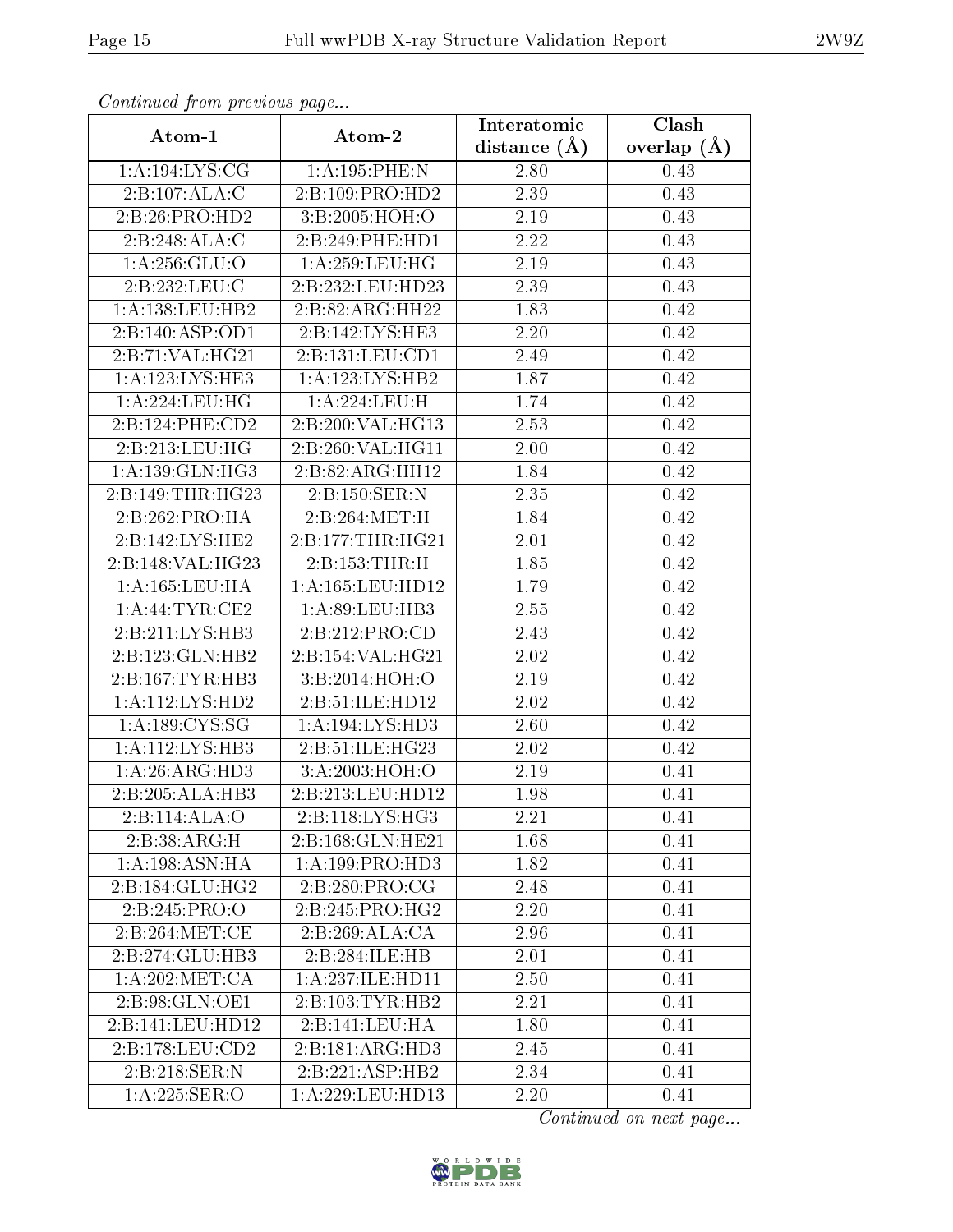| Atom-1             | Atom-2              | Interatomic<br>distance $(A)$ | Clash<br>overlap $(A)$ |
|--------------------|---------------------|-------------------------------|------------------------|
| 2:B:209:ARG:NE     | 2:B:260:VAL:CG1     | 2.76                          | 0.41                   |
| 1: A:23: LEU:HD23  | 1: A:23:LEU:HA      | 1.85                          | 0.41                   |
| 1:A:42:VAL:CG2     | 1:A:197:SER:HB3     | 2.51                          | 0.41                   |
| 2:B:139:ARG:CZ     | 2:B:191:TYR:HD1     | 2.34                          | 0.41                   |
| 2:B:209:ARG:NE     | 2:B:260:VAL:HG13    | 2.34                          | 0.41                   |
| 1: A:170: GLU:O    | 1: A:175:LYS:HE3    | 2.21                          | 0.41                   |
| 2:B:292:HIS:CG     | 2:B:293:SER:N       | 2.88                          | 0.41                   |
| 2:B:9:VAL:N        | 2:B:22:LYS:O        | 2.53                          | 0.41                   |
| 1: A:145: VAL:HG13 | 1: A: 150: TRP: CD1 | 2.56                          | 0.41                   |
| 2:B:218:SER:N      | 2:B:221:ASP:CB      | 2.84                          | 0.41                   |
| 2:B:249:PHE:CB     | 2:B:250:PRO:HD2     | 2.51                          | 0.41                   |
| 2:B:71:VAL:CG1     | 2: B: 159: PHE: CZ  | 3.02                          | 0.41                   |
| 2:B:32:VAL:HG11    | 2:B:34:LEU:CD2      | 2.50                          | 0.41                   |
| 2:B:261:VAL:CG2    | 2:B:262:PRO:CA      | 2.92                          | 0.40                   |
| 2:B:32:VAL:CG1     | 2:B:34:LEU:CD2      | 2.99                          | 0.40                   |
| 2:B:177:THR:C      | 2:B:179:TRP:N       | 2.73                          | 0.40                   |
| 2:B:249:PHE:HB3    | 2: B: 250: PRO:CD   | 2.51                          | 0.40                   |
| 2:B:32:VAL:CG1     | 2:B:34:LEU:HD23     | 2.51                          | 0.40                   |
| 1: A:63:TRP:CZ3    | 1: A:107: MET:HE1   | 2.57                          | 0.40                   |

There are no symmetry-related clashes.

### 5.3 Torsion angles (i)

#### 5.3.1 Protein backbone (i)

In the following table, the Percentiles column shows the percent Ramachandran outliers of the chain as a percentile score with respect to all X-ray entries followed by that with respect to entries of similar resolution.

The Analysed column shows the number of residues for which the backbone conformation was analysed, and the total number of residues.

| Mol | Chain | Analysed                                  | Favoured |                         | Allowed   Outliers | $\mid$ Percentiles     |
|-----|-------|-------------------------------------------|----------|-------------------------|--------------------|------------------------|
|     |       | $246/257(96\%)$   232 (94\%)              |          | $13(5\%)$               | $1(0\%)$           | 34<br>-41              |
|     |       | $283/306$ (92\%)   216 (76\%)   46 (16\%) |          |                         | $-21(7%)$          | $1$ 0                  |
| All | All   | $529/563$ (94\%)   448 (85\%)             |          | $\mid 59 \ (11\%) \mid$ | $-22(4%)$          | 3<br>$\vert$ 1 $\vert$ |

All (22) Ramachandran outliers are listed below:

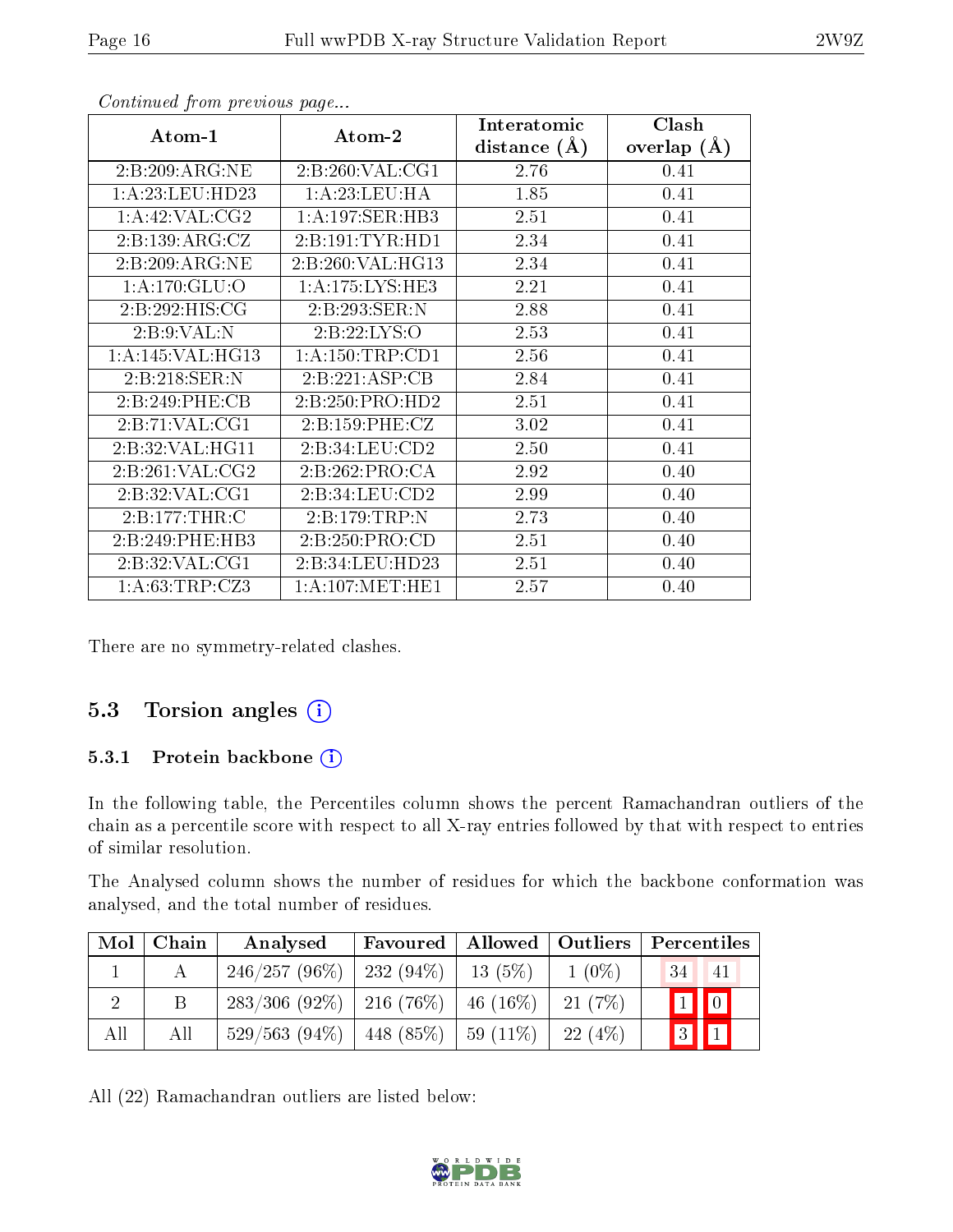| Mol            | Chain                     | Res              | Type                           |
|----------------|---------------------------|------------------|--------------------------------|
| $\mathbf{1}$   | $\overline{\rm A}$        | 264              | <b>GLN</b>                     |
| $\overline{2}$ | $\overline{\mathrm{B}}$   | 63               | LEU                            |
| $\overline{2}$ | $\overline{\mathrm{B}}$   | 148              | <b>VAL</b>                     |
| $\overline{2}$ | $\overline{\mathrm{B}}$   | 176              | $\overline{\text{VAL}}$        |
| $\overline{2}$ | $\overline{\mathrm{B}}$   | $\overline{1}77$ | THR                            |
| $\overline{2}$ | $\overline{\mathrm{B}}$   | 189              | <b>SER</b>                     |
| $\overline{2}$ | $\overline{B}$            | 191              | <b>TYR</b>                     |
| $\overline{2}$ | $\overline{\mathrm{B}}$   | 237              | $\overline{\text{ASP}}$        |
| $\overline{2}$ | $\overline{\mathrm{B}}$   | 239              | PRO                            |
| $\overline{2}$ | $\, {\bf B}$              | 102              | THR                            |
| $\overline{2}$ | $\overline{\mathrm{B}}$   | $\overline{106}$ | $\overline{\text{LYS}}$        |
| $\overline{2}$ | $\, {\bf B}$              | 175              | <b>VAL</b>                     |
| $\overline{2}$ | $\overline{\mathrm{B}}$   | 178              | $\overline{\text{L}}\text{EU}$ |
| $\overline{2}$ | $\overline{\mathbf{B}}$   | 257              | <b>VAL</b>                     |
| $\overline{2}$ | $\boldsymbol{B}$          | 266              | GLU                            |
| $\overline{2}$ | $\overline{\mathrm{B}}$   | 249              | PHE                            |
| $\overline{2}$ | $\overline{\mathbf{B}}$   | 290              | LEU                            |
| $\overline{2}$ | $\overline{\mathrm{B}}$   | 154              | VAL                            |
| $\overline{2}$ | $\overline{B}$            | 212              | PRO                            |
| $\overline{2}$ | $\boldsymbol{\mathrm{B}}$ | 251              | PRO                            |
| $\overline{2}$ | $\overline{\mathrm{B}}$   | 26               | <b>PRO</b>                     |
| $\overline{2}$ | $\boldsymbol{B}$          | 108              | PRO                            |

#### 5.3.2 Protein sidechains (i)

In the following table, the Percentiles column shows the percent sidechain outliers of the chain as a percentile score with respect to all X-ray entries followed by that with respect to entries of similar resolution.

The Analysed column shows the number of residues for which the sidechain conformation was analysed, and the total number of residues.

| Mol | Chain | Analysed         | Rotameric    | Outliers    | Percentiles           |
|-----|-------|------------------|--------------|-------------|-----------------------|
|     |       | $224/229$ (98\%) | $211(94\%)$  | $13(6\%)$   | 25<br>20 <sub>1</sub> |
| റ   | B     | 246/264(93%)     | $222(90\%)$  | 24 $(10\%)$ | 8 <br> 8              |
| All | All   | $470/493(95\%)$  | 433 $(92\%)$ | 37(8%)      | 14<br>12              |

All (37) residues with a non-rotameric sidechain are listed below:

| Mol | Chain | Res | l'ype |
|-----|-------|-----|-------|
|     |       |     |       |
|     |       |     |       |

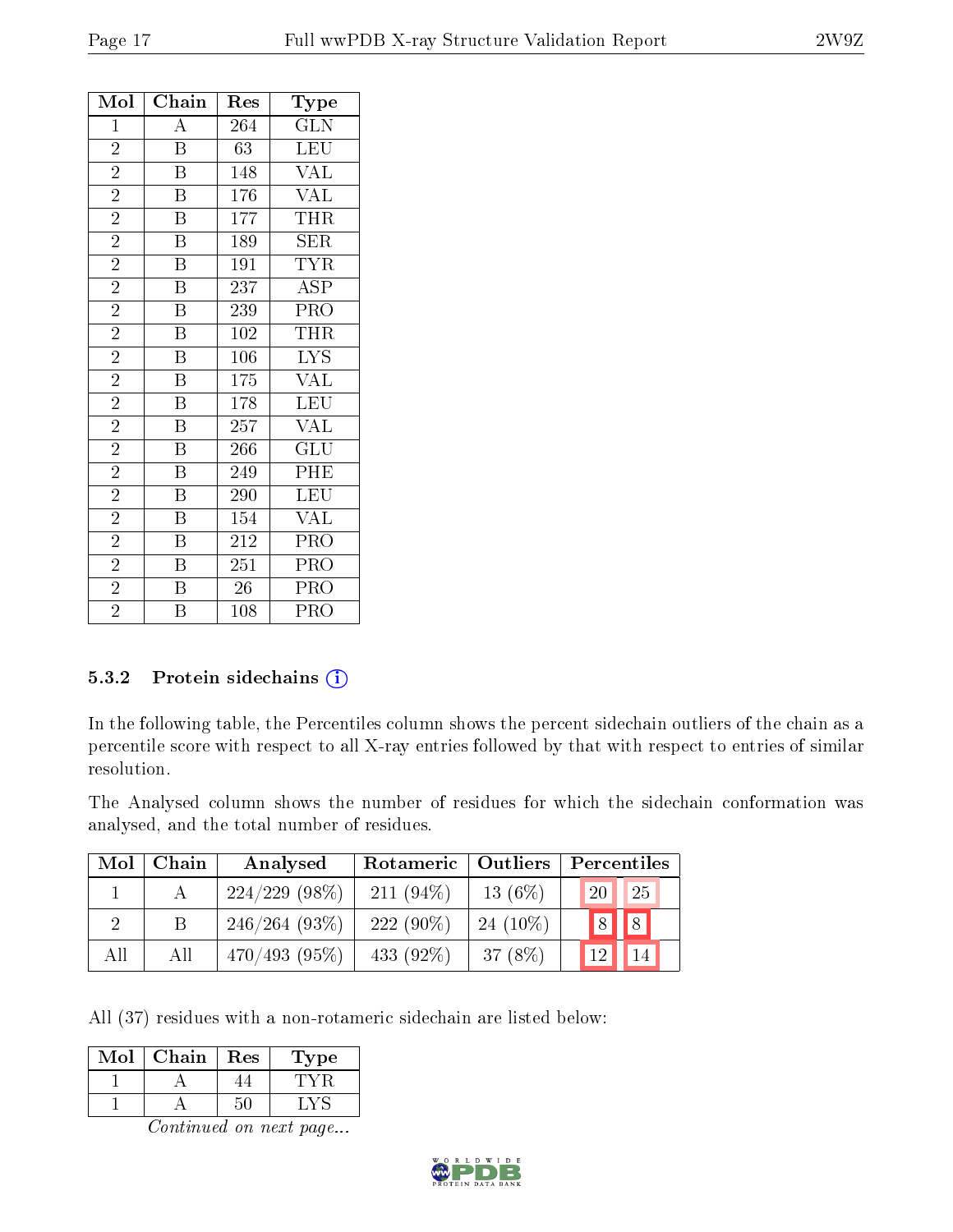| Mol                     | $\overline{\text{Chain}}$                                                                                                                                                           | Res              | ${\bf Type}$            |
|-------------------------|-------------------------------------------------------------------------------------------------------------------------------------------------------------------------------------|------------------|-------------------------|
| $\mathbf{1}$            | $\overline{A}$                                                                                                                                                                      | 89               | <b>LEU</b>              |
| $\mathbf{1}$            |                                                                                                                                                                                     | 98               | $\overline{\text{ARG}}$ |
| $\overline{1}$          |                                                                                                                                                                                     | 132              | <b>ILE</b>              |
| $\mathbf{1}$            |                                                                                                                                                                                     | 145              | $\overline{\text{VAL}}$ |
| $\overline{1}$          | $\frac{\overline{A}}{\overline{A}}$ $\frac{\overline{A}}{\overline{A}}$ $\frac{\overline{A}}{\overline{A}}$ $\frac{\overline{A}}{\overline{A}}$ $\frac{\overline{A}}{\overline{A}}$ | $\overline{165}$ | LEU                     |
| $\mathbf{1}$            |                                                                                                                                                                                     | $\overline{1}70$ | $\overline{\text{GLU}}$ |
| $\mathbf{1}$            |                                                                                                                                                                                     | 188              | $\overline{\text{LEU}}$ |
| $\overline{1}$          |                                                                                                                                                                                     | 193              | <b>VAL</b>              |
| $\mathbf{1}$            |                                                                                                                                                                                     | 202              | <b>MET</b>              |
| $\overline{1}$          |                                                                                                                                                                                     | 224              | LEU                     |
| $\mathbf{1}$            |                                                                                                                                                                                     | 237              | $\overline{\text{ILE}}$ |
| $\overline{2}$          | $\overline{\mathbf{B}}$                                                                                                                                                             | $\overline{5}$   | $\overline{\rm ARG}$    |
| $\overline{2}$          | $\overline{\mathrm{B}}$                                                                                                                                                             | $\overline{12}$  | ILE                     |
| $\overline{2}$          | $\overline{\mathrm{B}}$                                                                                                                                                             | $\overline{36}$  | SER                     |
| $\overline{2}$          | $\overline{\mathrm{B}}$                                                                                                                                                             | $\overline{43}$  | $\overline{\text{GLU}}$ |
| $\frac{2}{2}$           | $\overline{\mathrm{B}}$                                                                                                                                                             | 51               | $\overline{ILE}$        |
|                         | $\overline{\mathrm{B}}$                                                                                                                                                             | $\overline{54}$  | $\overline{\text{VAL}}$ |
| $\overline{2}$          | $\overline{\mathrm{B}}$                                                                                                                                                             | $63\,$           | LEU                     |
| $\overline{2}$          | $\overline{\mathrm{B}}$                                                                                                                                                             | 112              | LEU                     |
| $\overline{2}$          | $\overline{\mathrm{B}}$                                                                                                                                                             | <b>128</b>       | $\overline{\text{LEU}}$ |
| $\overline{2}$          | $\overline{\mathrm{B}}$                                                                                                                                                             | 148              | $\overline{\text{VAL}}$ |
| $\overline{2}$          | $\overline{\mathbf{B}}$                                                                                                                                                             | 149              | <b>THR</b>              |
| $\overline{2}$          | $\overline{\mathbf{B}}$                                                                                                                                                             | 153              | <b>THR</b>              |
| $\overline{2}$          | $\overline{\mathrm{B}}$                                                                                                                                                             | 166              | $\overline{\text{SER}}$ |
| $\overline{2}$          | $\overline{\mathbf{B}}$                                                                                                                                                             | 181              | $\rm{ARG}$              |
| $\overline{\mathbf{c}}$ | $\overline{\mathbf{B}}$                                                                                                                                                             | 187              | LEU                     |
| $\overline{2}$          | $\overline{B}$                                                                                                                                                                      | 208              | PHE                     |
| $\overline{2}$          | $\overline{\mathrm{B}}$                                                                                                                                                             | 215              | $\overline{\text{CYS}}$ |
| $\overline{2}$          | $\overline{\mathrm{B}}$                                                                                                                                                             | $\overline{229}$ | $\overline{\text{LEU}}$ |
| $\overline{c}$          | Β                                                                                                                                                                                   | 245              | $PR\overline{O}$        |
| $\overline{2}$          | Β                                                                                                                                                                                   | 249              | PHE                     |
| $\overline{2}$          | $\overline{\mathrm{B}}$                                                                                                                                                             | 258              | GLN                     |
| $\overline{2}$          | B                                                                                                                                                                                   | 259              | <b>SER</b>              |
| $\overline{2}$          | Β                                                                                                                                                                                   | 261              | $\overline{\text{VAL}}$ |
| $\overline{2}$          | Β                                                                                                                                                                                   | 290              | LEU                     |

Some sidechains can be flipped to improve hydrogen bonding and reduce clashes. All (8) such sidechains are listed below:

| $\operatorname{Mol}$ | Chain | $\operatorname{Res}% \left( \mathcal{N}\right) \equiv\operatorname{Res}(\mathcal{N}_{0})\cap\mathcal{N}_{1}$ | Type       |
|----------------------|-------|--------------------------------------------------------------------------------------------------------------|------------|
|                      |       | 24                                                                                                           | <b>ASN</b> |
|                      |       | 176                                                                                                          | GL N       |
|                      |       | 248                                                                                                          | 64 L.N     |

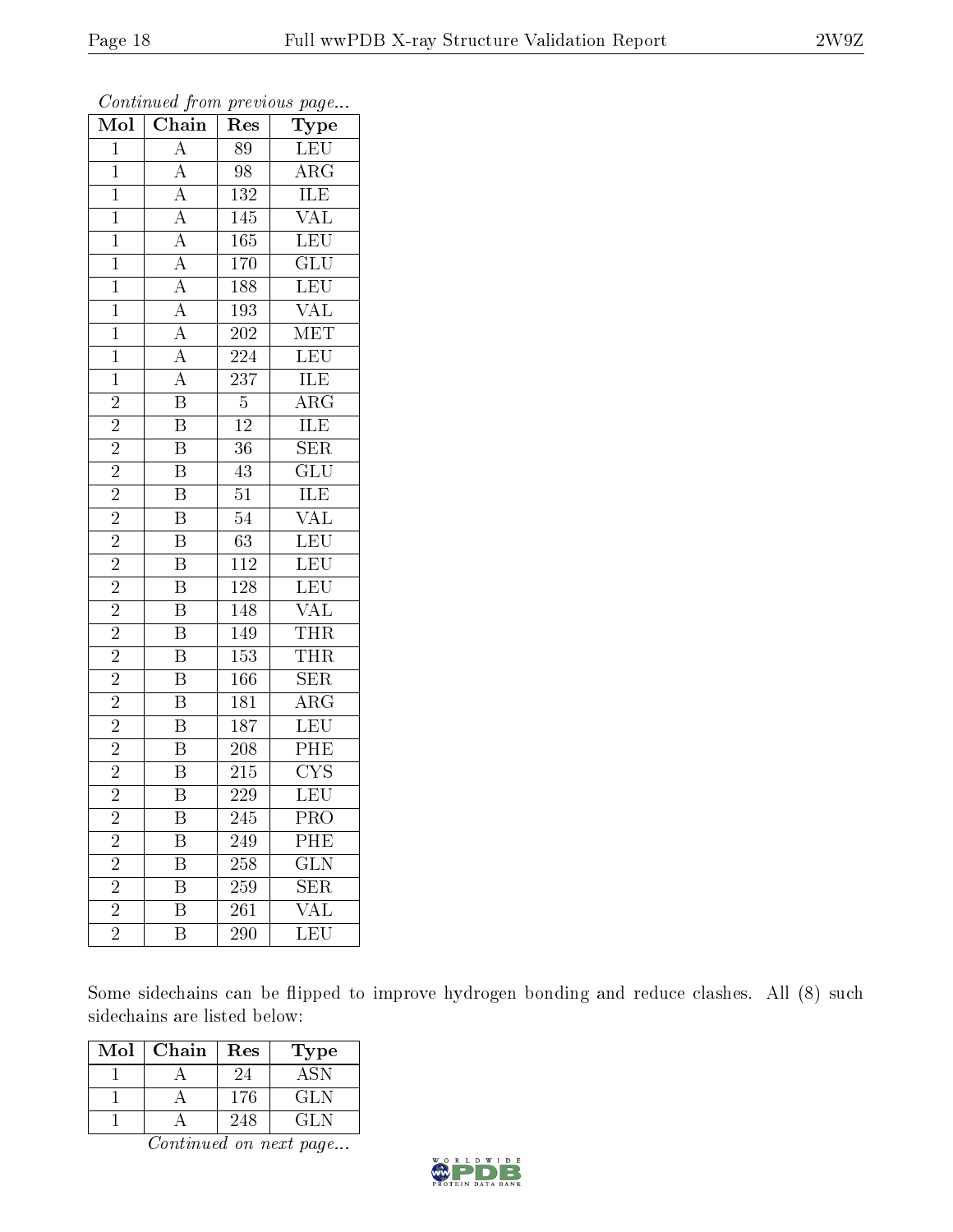Continued from previous page...

| Mol | Chain | Res | Type       |
|-----|-------|-----|------------|
|     |       | 30  | HIS        |
|     |       | 70  | <b>ASN</b> |
|     |       | 123 | <b>GLN</b> |
|     |       | 168 | GLN        |
|     |       | 222 | <b>GLN</b> |

#### 5.3.3 RNA (i)

There are no RNA molecules in this entry.

### 5.4 Non-standard residues in protein, DNA, RNA chains (i)

There are no non-standard protein/DNA/RNA residues in this entry.

### 5.5 Carbohydrates  $(i)$

There are no carbohydrates in this entry.

### 5.6 Ligand geometry  $(i)$

There are no ligands in this entry.

### 5.7 [O](https://www.wwpdb.org/validation/2017/XrayValidationReportHelp#nonstandard_residues_and_ligands)ther polymers  $(i)$

There are no such residues in this entry.

### 5.8 Polymer linkage issues  $(i)$

There are no chain breaks in this entry.

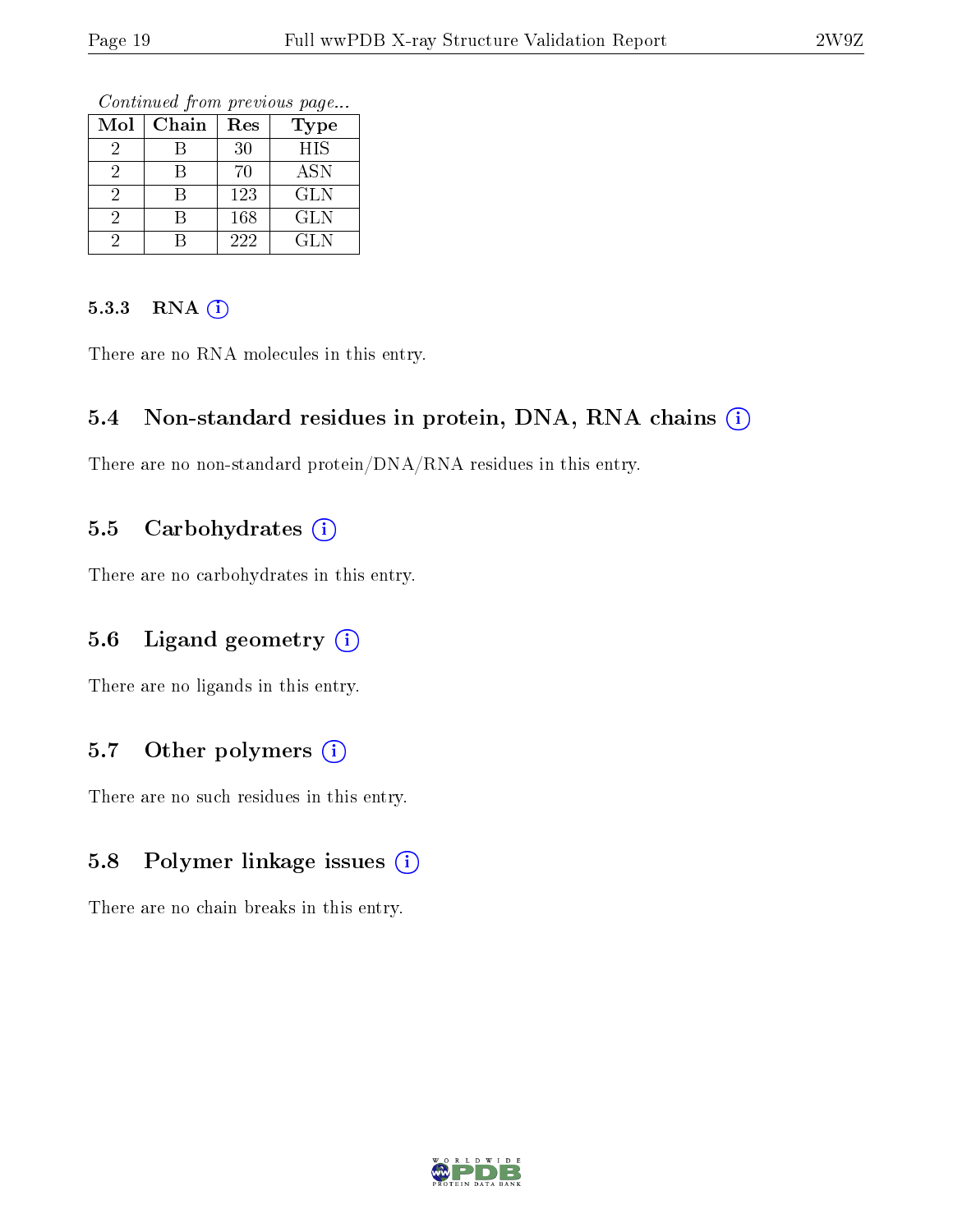# 6 Fit of model and data  $(i)$

## 6.1 Protein, DNA and RNA chains  $(i)$

In the following table, the column labelled  $#RSRZ> 2'$  contains the number (and percentage) of RSRZ outliers, followed by percent RSRZ outliers for the chain as percentile scores relative to all X-ray entries and entries of similar resolution. The OWAB column contains the minimum, median,  $95<sup>th</sup>$  percentile and maximum values of the occupancy-weighted average B-factor per residue. The column labelled ' $Q< 0.9$ ' lists the number of (and percentage) of residues with an average occupancy less than 0.9.

| Mol            | Chain | Analysed         | ${ <\hspace{-1.5pt}{\mathrm{RSRZ}} \hspace{-1.5pt}>}$ | $\#\text{RSRZ}\text{>2}$  | $OWAB(A^2)$      | $\mathrm{Q}{<}0.9$ |
|----------------|-------|------------------|-------------------------------------------------------|---------------------------|------------------|--------------------|
|                |       | 246/257(95%)     | 0.12                                                  | 12(4%)<br>27<br>29        | 19, 39, 95, 193  |                    |
| $\overline{2}$ |       | 287/306(93%)     | 0.78                                                  | $32(11\%)$ 5 3            | 34, 74, 134, 189 |                    |
| All            | All   | $533/563$ (94\%) | 0.48                                                  | $\sqrt{8}$<br>44 (8\%) 11 | 19, 55, 127, 193 |                    |

All (44) RSRZ outliers are listed below:

| Mol            | Chain                     | Res             | Type                    | <b>RSRZ</b>      |
|----------------|---------------------------|-----------------|-------------------------|------------------|
| $\overline{2}$ | Β                         | 111             | <b>GLY</b>              | 8.9              |
| $\overline{2}$ | $\boldsymbol{B}$          | 112             | <b>LEU</b>              | 7.8              |
| $\overline{2}$ | $\boldsymbol{B}$          | 3               | <b>THR</b>              | 7.5              |
| $\overline{2}$ | $\boldsymbol{\mathrm{B}}$ | $\overline{2}$  | <b>ALA</b>              | 7.3              |
| $\overline{1}$ | $\overline{\rm A}$        | 266             | <b>MET</b>              | 6.7              |
| $\overline{1}$ | $\overline{\rm A}$        | 259             | <b>LEU</b>              | 6.3              |
| $\overline{2}$ | $\overline{\mathrm{B}}$   | 255             | $\rm{ARG}$              | 5.1              |
| $\overline{1}$ | $\overline{\rm A}$        | 265             | <b>ASN</b>              | $\overline{5.1}$ |
| $\overline{1}$ | $\overline{\rm A}$        | 261             | <b>GLN</b>              | $\overline{4.5}$ |
| $\overline{1}$ | $\overline{\rm A}$        | 267             | $\overline{\rm ASP}$    | 4.4              |
| $\overline{2}$ | $\overline{\mathrm{B}}$   | 191             | <b>TYR</b>              | $\overline{4.3}$ |
| $\overline{2}$ | $\overline{\mathrm{B}}$   | 240             | $\overline{\rm{ARG}}$   | $\overline{4.2}$ |
| $\overline{2}$ | $\overline{B}$            | 252             | $\rm{ARG}$              | $4.0\,$          |
| $\overline{2}$ | $\boldsymbol{B}$          | 27              | <b>HIS</b>              | $3.6\,$          |
| $\overline{2}$ | $\overline{\mathrm{B}}$   | 108             | $\overline{\text{PRO}}$ | 3.5              |
| $\overline{2}$ | B                         | 236             | <b>ASP</b>              | $\overline{3.2}$ |
| $\overline{2}$ | $\overline{\mathrm{B}}$   | $\overline{26}$ | $\overline{\text{PRO}}$ | $\overline{3.1}$ |
| $\overline{2}$ | $\boldsymbol{B}$          | 230             | ILE                     | $\overline{3.1}$ |
| $\overline{2}$ | $\boldsymbol{B}$          | 205             | <b>ALA</b>              | 3.0              |
| $\overline{2}$ | $\overline{\mathbf{B}}$   | 254             | PRO                     | $3.0\,$          |
| $\overline{1}$ | $\boldsymbol{A}$          | 222             | <b>ASN</b>              | 3.0              |
| $\mathbf{1}$   | $\overline{\rm A}$        | 260             | $\rm{\overline{A}RG}$   | $2.9\,$          |
| $\overline{2}$ | $\overline{B}$            | $\overline{7}$  | <b>GLU</b>              | $2.6\,$          |
| $\overline{1}$ | $\overline{\rm A}$        | 23              | LEU                     | 2.6              |